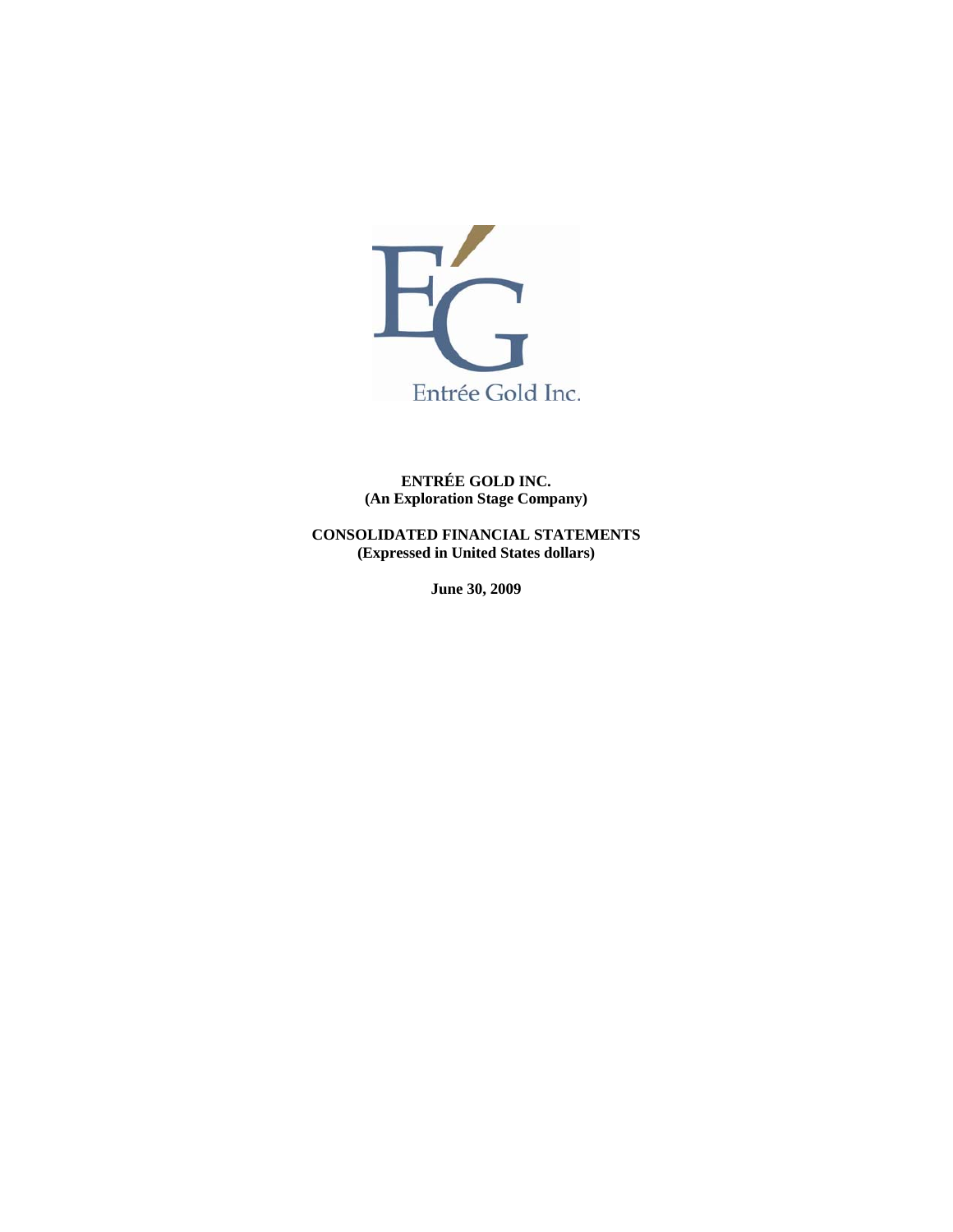(An Exploration Stage Company) CONSOLIDATED BALANCE SHEETS (Expressed in United States dollars)

|                                                                                                                                         | June 30,<br>2009<br>(Unaudited) | December 31,<br>2008 |
|-----------------------------------------------------------------------------------------------------------------------------------------|---------------------------------|----------------------|
| <b>ASSETS</b>                                                                                                                           |                                 |                      |
| <b>Current</b>                                                                                                                          |                                 |                      |
| Cash and cash equivalents                                                                                                               | \$<br>41,473,480                | \$<br>45,212,815     |
| Receivables                                                                                                                             | 161,910                         | 592,443              |
| Receivables - Ivanhoe Mines<br>Prepaid expenses                                                                                         | 63,018<br>388,907               | 30,000<br>268,518    |
| Total current assets                                                                                                                    | 42,087,315                      | 46, 103, 776         |
| Investments (Note 4)                                                                                                                    | 1,743,858                       | 1,329,568            |
| Equipment (Note 5)                                                                                                                      | 665,831                         | 672,124              |
| <b>Total assets</b>                                                                                                                     | \$<br>44,497,004                | \$<br>48, 105, 468   |
| <b>LIABILITIES AND STOCKHOLDERS' EQUITY</b>                                                                                             |                                 |                      |
| <b>Current</b>                                                                                                                          |                                 |                      |
| Accounts payable and accrued liabilities                                                                                                | \$<br>675,141                   | \$<br>942,238        |
| <b>Loans payable to Ivanhoe Mines (Note 7)</b>                                                                                          | 377,557                         | 326,183              |
| <b>Total liabilities</b>                                                                                                                | 1,052,698                       | 1,268,421            |
| <b>Commitments</b> (Note 13)                                                                                                            |                                 |                      |
| <b>Stockholders' equity</b>                                                                                                             |                                 |                      |
| Common stock, no par value, unlimited number authorized, (Note 8)<br>94,630,898 (December 31, 2008 - 94,560,898) issued and outstanding | 112,109,958                     | 111,993,990          |
| Additional paid-in capital<br>Accumulated other comprehensive income:                                                                   | 15,055,422                      | 13,772,775           |
| Unrealized gain on available for sale investments                                                                                       | 341,903                         |                      |
| Foreign currency cumulative translation adjustment                                                                                      | (5,102,638)                     | (7,410,930)          |
| Accumulated deficit during the exploration stage                                                                                        | (78,960,339)                    | (71, 518, 788)       |
| Total stockholders' equity                                                                                                              | 43,444,306                      | 46,837,047           |
| Total liabilities and stockholders' equity                                                                                              | \$<br>44,497,004                | \$<br>48, 105, 468   |

**Nature of operations** (Note 2)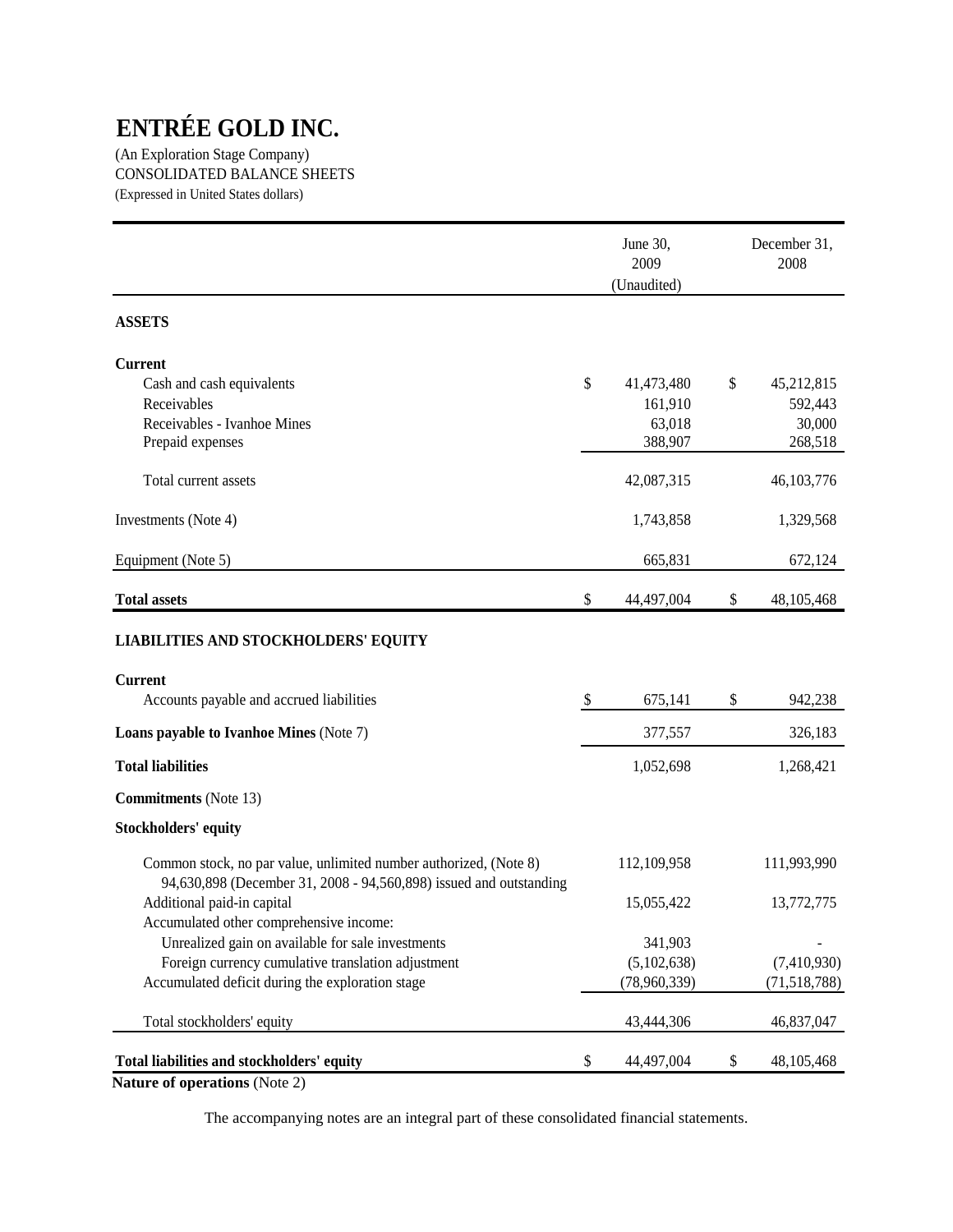(An Exploration Stage Company)

# CONSOLIDATED STATEMENTS OF OPERATIONS AND COMPREHENSIVE LOSS

(Unaudited)

(Expressed in United States dollars)

|                                               | Ended<br>June 30,<br>2009 |    | Three Months Three Months Six Months<br>Ended<br>June 30,<br>2008 | Ended<br>June 30,<br>2009 | Six Months<br>Ended<br>June 30,<br>2008 | Inception<br>(July 19,1995)<br>June 30,<br>2009          |
|-----------------------------------------------|---------------------------|----|-------------------------------------------------------------------|---------------------------|-----------------------------------------|----------------------------------------------------------|
|                                               |                           |    |                                                                   |                           |                                         |                                                          |
| <b>EXPENSES</b>                               |                           |    |                                                                   |                           |                                         |                                                          |
| Audit and accounting                          | \$<br>38,300              | \$ | 23,853                                                            | \$<br>61,384              | \$<br>84,051                            | \$<br>666,919                                            |
| Consulting fees (Note 8)                      | 44,728                    |    | 101,744                                                           | 84,453                    | 184,411                                 | 2,577,034                                                |
| Depreciation (Note 5)                         | 38,393                    |    | 50,028                                                            | 75,538                    | 103,375                                 | 796,500                                                  |
| Write-down of equipment                       |                           |    | 72,671                                                            |                           | 72,671                                  | 123,816                                                  |
| Escrow shares compensation                    |                           |    |                                                                   |                           | 9,878                                   | 1,790,959                                                |
| Foreign exchange (gain) loss                  | 69,013                    |    | 1,514                                                             | 54,105                    |                                         | 93,598                                                   |
| Legal (Note 8)<br>Loss on settlement of debt  | 83,050                    |    | 78,577                                                            | 158,549                   | 195,874                                 | 2,034,707<br>5,252                                       |
| Management fees (Notes 8 and 9)               | 25,613                    |    | 1,450,500                                                         | 1,100,902                 | 1,512,527                               | 7,665,057                                                |
| Mineral property interests                    |                           |    |                                                                   |                           |                                         |                                                          |
| (Notes 6 and 8)                               | 2,840,854                 |    | 2,112,848                                                         | 4,856,451                 | 3,115,178                               | 49,720,074                                               |
| Office and administration (Note 8)            | 422,472                   |    | 488,938                                                           | 814,755                   | 921,006                                 | 8,490,842                                                |
| Regulatory and transfer agent fees            | 8,526                     |    | (5,889)                                                           | 85,525                    | 80,072                                  | 900,597                                                  |
| Stockholder communications and                |                           |    |                                                                   |                           |                                         |                                                          |
| investor relations (Note 8)                   | 140,268                   |    | 212,723                                                           | 313,315                   | 364,204                                 | 4,580,975                                                |
| Travel                                        | 72,322                    |    | 39,594                                                            | 115,961                   | 149,059                                 | 1,350,565                                                |
| Loss from operations                          | (3,783,539)               |    | (4,627,101)                                                       | (7,720,938)               | (6,792,306)                             | (80,796,895)                                             |
| Interest income                               | 80,161                    |    | 537,010                                                           | 301,841                   | 1,213,192                               | 4,558,136                                                |
| Loss from equity investee (Note 4)            | (22, 454)                 |    |                                                                   | (22, 454)                 |                                         | (389,049)                                                |
| Fair value adjustment of asset                |                           |    |                                                                   |                           |                                         |                                                          |
| backed commercial paper (Note 4)              |                           |    |                                                                   |                           | (489, 623)                              | (2,332,531)                                              |
|                                               | \$<br>$(3,725,832)$ \$    |    | $(4,090,091)$ \$ $(7,441,551)$ \$ $(6,068,737)$ \$ $(78,960,339)$ |                           |                                         |                                                          |
| <b>Net loss</b>                               |                           |    |                                                                   |                           |                                         |                                                          |
| Comprehensive income (loss):                  |                           |    |                                                                   |                           |                                         |                                                          |
| Net loss                                      | \$<br>$(3,725,832)$ \$    |    |                                                                   |                           |                                         | $(4,090,091)$ \$(7,441,551) \$(6,068,737) \$(78,960,339) |
| Unrealized gain on available                  |                           |    |                                                                   |                           |                                         |                                                          |
| for sale investments (Note 4)                 | 341,903                   |    |                                                                   | 341,903                   |                                         | 341,903                                                  |
| Foreign currency translation adjustment       | 3,612,193                 |    | 5,449,714                                                         | 2,308,292                 | (2,724,857)                             | (5,102,638)                                              |
|                                               |                           |    |                                                                   |                           |                                         |                                                          |
| Comprehensive income (loss)                   | \$<br>228,264             | -S | 1,359,623                                                         |                           |                                         | $$(4,791,356) \$(8,793,594) \$(83,721,074)$              |
|                                               |                           |    |                                                                   |                           |                                         |                                                          |
| Basic and diluted loss per share              | \$<br>(0.04)              |    | $(0.04)$ \$                                                       | $(0.08)$ \$               | (0.02)                                  |                                                          |
| Weighted average number of shares outstanding | 94,622,107                |    | 94,047,841                                                        | 94,596,312                | 93,989,279                              |                                                          |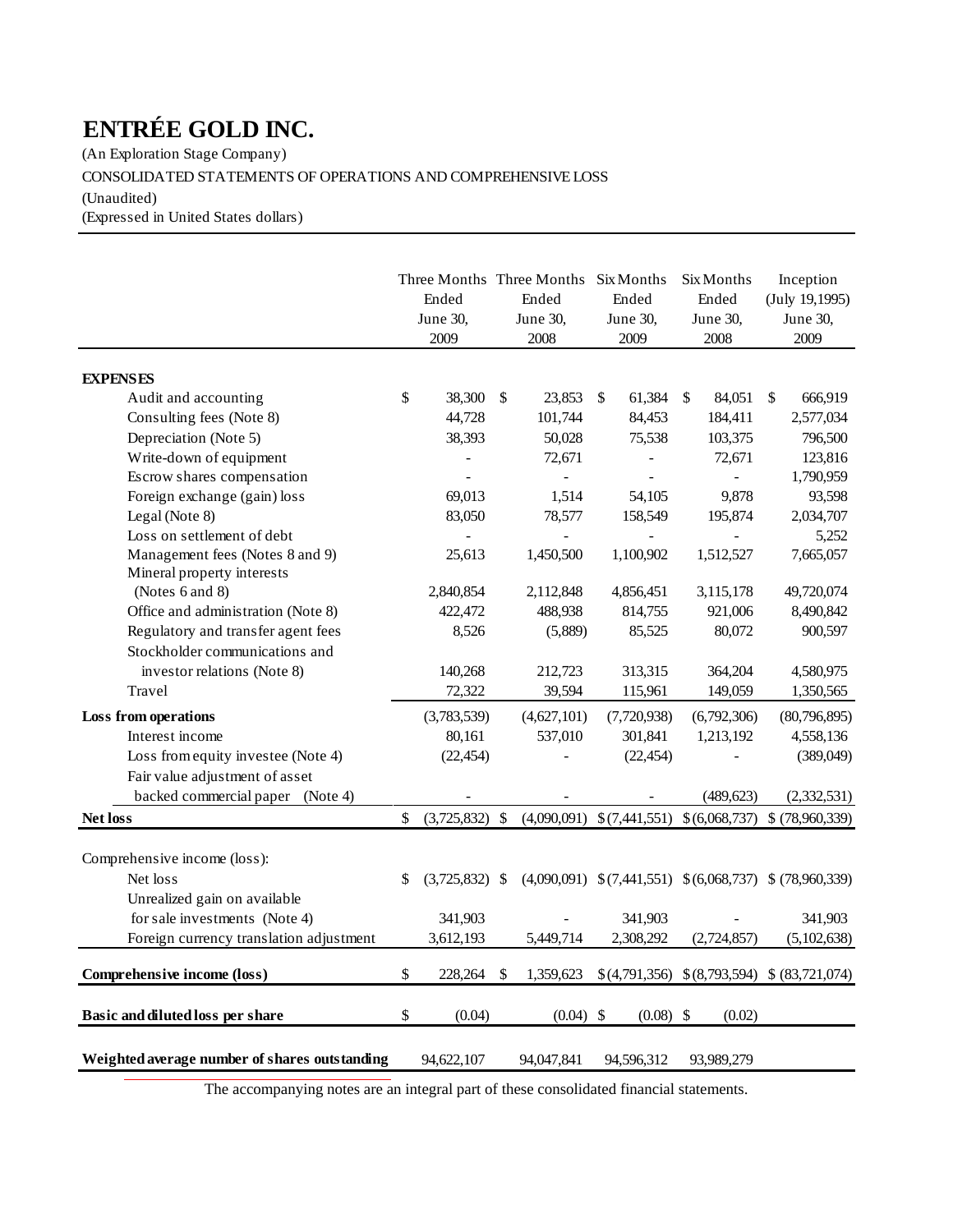(An Exploration Stage Company) CONSOLIDATED STATEMENT OF STOCKHOLDERS' EQUITY

(Unaudited)

(Expressed in United States dollars)

|                                                  | Number of<br><b>Shares</b> | Common<br>Stock   | Additional<br>Paid-in Capital | Accumulated<br>Other<br>Comprehensive<br>Income | Accumulated<br>Deficit<br>During the<br>Exploration<br><b>Stage</b> | Total<br>Stockholders'<br>Equity |
|--------------------------------------------------|----------------------------|-------------------|-------------------------------|-------------------------------------------------|---------------------------------------------------------------------|----------------------------------|
| Balance, December 31, 2007                       | 93,572,841                 | \$<br>110,492,309 | 10,691,873<br>\$              | \$<br>5,072,288                                 | (54, 788, 510)<br>\$                                                | \$<br>71,467,960                 |
| Shares issued:                                   |                            |                   |                               |                                                 |                                                                     |                                  |
| Exercise of stock options                        | 958,057                    | 1,447,926         | (591, 456)                    |                                                 |                                                                     | 856,470                          |
| Mineral property interests                       | 30,000                     | 60,941            |                               |                                                 |                                                                     | 60,941                           |
| Share issue costs                                |                            | (7,186)           |                               |                                                 |                                                                     | (7,186)                          |
| Stock-based compensation                         |                            |                   | 3,672,358                     |                                                 |                                                                     | 3,672,358                        |
| Foreign currency translation adjustment          |                            |                   |                               | (12, 483, 218)                                  |                                                                     | (12, 483, 218)                   |
| Net loss                                         |                            |                   |                               |                                                 | (16,730,278)                                                        | (16,730,278)                     |
| Balance, December 31, 2008                       | 94,560,898                 | 111,993,990       | 13,772,775                    | (7,410,930)                                     | (71, 518, 788)                                                      | 46,837,047                       |
| Shares issued:                                   |                            |                   |                               |                                                 |                                                                     |                                  |
| Mineral property interests                       | 20,000                     | 22,515            |                               |                                                 |                                                                     | 22,515                           |
| Stock-based compensation                         |                            |                   | 1,301,221                     |                                                 |                                                                     | 1,301,221                        |
| Foreign currency translation adjustment          |                            |                   |                               | (1,303,901)                                     |                                                                     | (1,303,901)                      |
| Net loss                                         |                            |                   |                               |                                                 | (3,715,719)                                                         | (3,715,719)                      |
| Balance, March 31, 2009                          | 94,580,898                 | 112,016,505       | 15,073,996                    | (8,714,831)                                     | (75, 234, 507)                                                      | 43, 141, 163                     |
| Shares issued:                                   |                            |                   |                               |                                                 |                                                                     |                                  |
| Exercise of stock options                        | 50,000                     | 93,453            | (44, 187)                     |                                                 |                                                                     | 49,266                           |
| Stock-based compensation                         |                            |                   | 25,613                        |                                                 |                                                                     | 25,613                           |
| Foreign currency translation adjustment          |                            |                   |                               | 3,612,193                                       |                                                                     | 3,612,193                        |
| Unrealized gain on available for sale securities |                            |                   |                               | 341,903                                         |                                                                     | 341,903                          |
| Net loss                                         |                            |                   |                               |                                                 | (3,725,832)                                                         | (3,725,832)                      |
| <b>Balance, June 30, 2009</b>                    | 94,630,898                 | \$<br>112,109,958 | \$<br>15,055,422              | \$<br>(4,760,735)                               | \$<br>(78,960,339)                                                  | \$<br>43,444,306                 |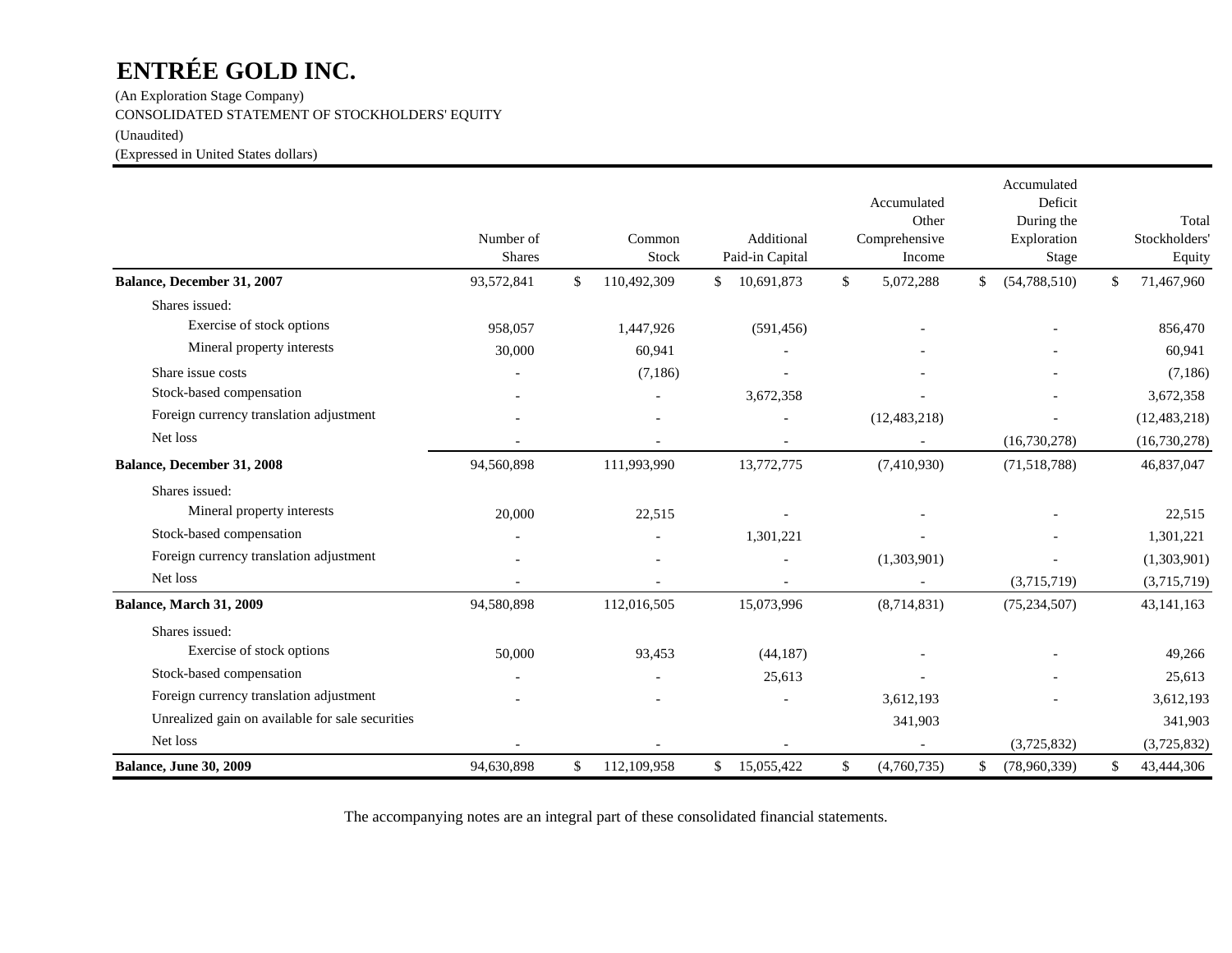(An Exploration Stage Company) CONSOLIDATED STATEMENTS OF CASH FLOWS (Unaudited) (Expressed in United States dollars)

|                                                      | Three Months<br>Ended<br>June 30,<br>2009 | Three Months<br>Ended<br>June 30,<br>2008 | Six Month<br>Ended<br>June 30,<br>2009        | Six Months<br>Ended<br>June 30,<br>2008 | Inception<br>(July 19,<br>1995) to<br>June 30,<br>2009 |
|------------------------------------------------------|-------------------------------------------|-------------------------------------------|-----------------------------------------------|-----------------------------------------|--------------------------------------------------------|
| <b>CASH FLOWS FROM OPERATING ACTIVITIES</b>          |                                           |                                           |                                               |                                         |                                                        |
| Net loss                                             | \$<br>(3,725,832)                         | (4,090,091)<br>S                          | \$(7,441,551)                                 | \$(6,068,737)                           | $$$ (78,960,339)                                       |
| Items not affecting cash:                            |                                           |                                           |                                               |                                         |                                                        |
| Depreciation                                         | 38,393                                    | 50,028                                    | 75,538                                        | 103,375                                 | 796,500                                                |
| Stock-based compensation (Note 8)                    | 25,613                                    | 2,116,821                                 | 1,326,834                                     | 2,166,689                               | 14,800,033                                             |
| Fair value adjustment of asset backed                |                                           |                                           |                                               |                                         |                                                        |
| commercial paper (Note 4)<br>Write-down of equipment |                                           | 72,671                                    |                                               | 489,623<br>72,671                       | 2,332,531<br>123,816                                   |
| Escrow shares compensation                           |                                           |                                           |                                               | $\overline{a}$                          | 2,001,832                                              |
| Loss on settlment of debt                            |                                           |                                           |                                               |                                         | 5,252                                                  |
| Finder's fee and membership paid in stock            |                                           |                                           |                                               |                                         | 44,697                                                 |
| Mineral property interest paid in                    |                                           |                                           |                                               |                                         |                                                        |
| stock and warrants                                   |                                           |                                           | 22,515                                        | 20,066                                  | 4,052,698                                              |
| Loss from equity investee (Note 4)                   | 22,454                                    |                                           | 22,454                                        |                                         | 389,049                                                |
| Changes in assets and liabilities:                   |                                           |                                           |                                               |                                         |                                                        |
| Receivables                                          | 667,457                                   | (162, 183)                                | 444,592                                       | (236, 643)                              | (198, 359)                                             |
| Receivables - Ivanhoe Mines                          | (30,220)                                  |                                           | (30,220)                                      |                                         | (64, 823)                                              |
| Prepaid expenses                                     | 139,482                                   | 125,803                                   | (102,008)                                     | 131,790                                 | (386, 856)                                             |
| Accounts payable and accrued liabilities             | (116,709)                                 | (200, 707)                                | (305, 351)                                    | (280,917)                               | 768,683                                                |
| Net cash used in operating activities                | (2,979,362)                               | (2,087,658)                               | (5,987,197)                                   | (3,602,083)                             | (54, 295, 286)                                         |
| CASH FLOWS FROM FINANCING ACTIVITIES                 |                                           |                                           |                                               |                                         |                                                        |
| Proceeds from issuance of capital stock              | 49,266                                    |                                           | 49,266                                        | 521,817                                 | 109,760,950                                            |
| Share issue costs                                    |                                           |                                           |                                               | (7,186)                                 | (3,545,920)                                            |
| Loan payable to Ivanhoe Mines                        | 32,657                                    |                                           | 32,657                                        |                                         | 408,887                                                |
| Net cash provided by financing activities            | 81,923                                    | $\overline{\phantom{0}}$                  | 81,923                                        | 514,631                                 | 106,623,917                                            |
| <b>CASH FLOWS FROM INVESTING ACTIVITIES</b>          |                                           |                                           |                                               |                                         |                                                        |
| Joint Venture - Ivanhoe Mines                        | (22, 454)                                 |                                           | (22, 454)                                     |                                         | (389, 049)                                             |
| Purchase of asset backed                             |                                           |                                           |                                               |                                         |                                                        |
| commercial paper (Note 4)                            |                                           |                                           |                                               |                                         | (4,031,122)                                            |
| Acquisition of equipment                             | (5, 114)                                  | (66, 332)                                 | (34, 904)                                     | (159, 971)                              | (1,577,682)                                            |
| Net cash used in investing activities                | (27, 568)                                 | (66, 332)                                 | (57, 358)                                     | (159, 971)                              | (5,997,853)                                            |
| Effect of foreign currency translation on cash and   |                                           |                                           |                                               |                                         |                                                        |
| cash equivalents                                     | 3,374,073                                 | 619,094                                   | 2,223,297                                     | (1,953,722)                             | (4, 857, 298)                                          |
| Change in cash and cash equivalents                  |                                           |                                           |                                               |                                         |                                                        |
| during the period                                    | 449,066                                   | (1,534,896)                               | (3,739,335)                                   | (5,201,145)                             | 41,473,480                                             |
| Cash and cash equivalents, beginning of period       | 41,024,414                                | 63,439,864                                | 45,212,815                                    | 67,106,113                              |                                                        |
| Cash and cash equivalents, end of period             | \$41,473,480                              | \$61,904,968                              | \$41,473,480                                  | \$61,904,968                            | \$41,473,480                                           |
| Cash paid for interest during the period             | \$<br>$\overline{\phantom{a}}$            | \$<br>$\overline{\phantom{a}}$            | $\boldsymbol{\$}$<br>$\overline{\phantom{a}}$ |                                         |                                                        |
| Cash paid for income taxes during the period         | \$<br>$\overline{\phantom{a}}$            | \$<br>$\overline{\phantom{a}}$            | \$                                            |                                         |                                                        |

Supplemental disclosure with respect to cash flows (Note 12)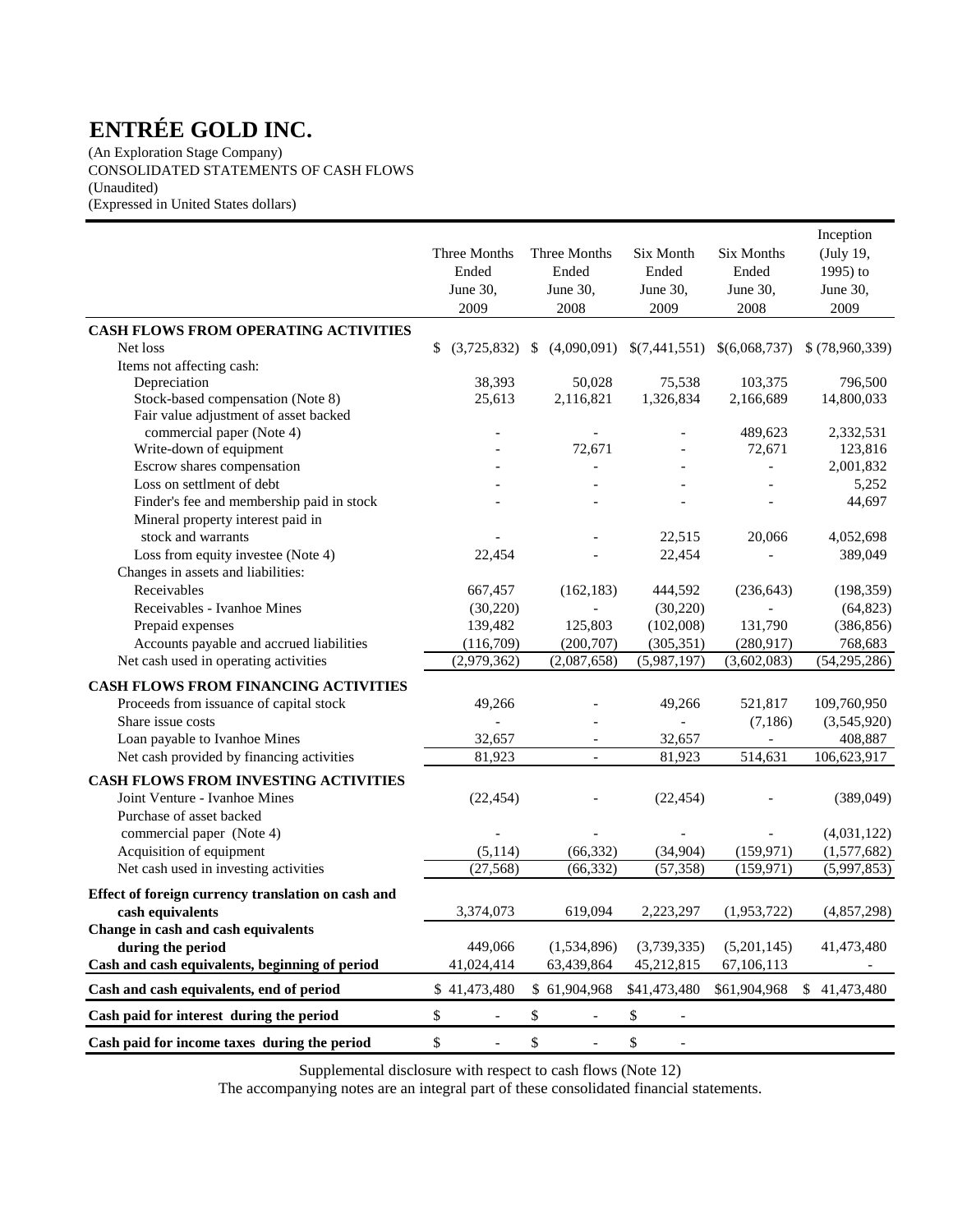**ENTRÉE GOLD INC.**  (An Exploration Stage Company) NOTES TO THE CONSOLIDATED FINANCIAL STATEMENTS June 30, 2009 (Unaudited) (Expressed in United States dollars)

## **1. BASIS OF PRESENTATION**

The interim period financial statements have been prepared by the Company in conformity with generally accepted accounting principles in the United States of America. The preparation of financial data is based on accounting principles and practices consistent with those used in the preparation of annual financial statements, and in the opinion of management these financial statements contain all adjustments necessary (consisting of normally recurring adjustments) to present fairly the financial information contained therein. Certain information and footnote disclosure normally included in the financial statements prepared in conformity with generally accepted accounting principles in the United States of America have been condensed or omitted. These interim period statements should be read together with the most recent audited financial statements and the accompanying notes for the year ended December 31, 2008. The results of operations for the six months ended June 30, 2009 are not necessarily indicative of the results to be expected for the year ending December 31, 2009.

Certain of the comparable figures have been reclassified to conform with the presentation in the current period.

# **2. NATURE OF OPERATIONS**

The Company was incorporated under the laws of the Province of British Columbia and continued under the laws of the Yukon Territory. On May 27, 2005, the Company changed the governing jurisdiction from the Yukon Territory to British Columbia by continuing into British Columbia under the British Columbia *Business Corporation Act.* The Company's principal business activity is the exploration of mineral property interests. To date, the Company has not generated significant revenues from its operations and is considered to be in the exploration stage.

All amounts are expressed in United States dollars, except for certain per share amounts denoted in Canadian dollars ("C\$").

# **3. SIGNIFICANT ACCOUNTING POLICIES**

These consolidated financial statements follow the same significant accounting principles as those outlined in the notes to the audited consolidated financial statements for the year ended December 31, 2008.

In December 2007, the Financial Accounting Standards Board ("FASB") issued SFAS No. 160, "Non-controlling Interest in Consolidated Financial Statement" ("SFAS 160"), which clarifies that a non-controlling interest in a subsidiary is an ownership interest in the consolidated entity that should be reported as equity in the consolidated financial statements. It requires consolidated net income to be reported at amounts that include the amounts attributable to both the parent and the non-controlling interest. It also requires disclosures, on the face of the consolidated statement of income, of the amounts of consolidated net income attributable to the parent and to the non-controlling interest. This consolidated financial statement will continue to be based on amounts attributable to the parent. The Company adopted the provisions of SFAS160 on January 1, 2009. The adoption of this standard did not have an impact on our financial position or results of operations.

In December 2007, the FASB issued SFAS No. 141 "Business Combinations" ("SFAS 141") (revised 2007) to improve the relevance, representational faithfulness, and comparability of the information that a reporting entity provides in its financial reports about a business combination and its effects. SFAS 141 establishes principles and requirements for the acquirer to (1) recognize and measure in its financial statements the identifiable assets acquired, the liabilities assumed, and any non-controlling interest; (2) recognizes and measures the goodwill acquired in the business combination or a gain from a bargain purchase; (3) determines what information to disclose to enable users of financial statements to evaluate the nature and financial effects of the business combination. The Company adopted the provisions of SFAS141(R) on January 1, 2009. The adoption of this standard did not have an impact on our financial position or results of operations.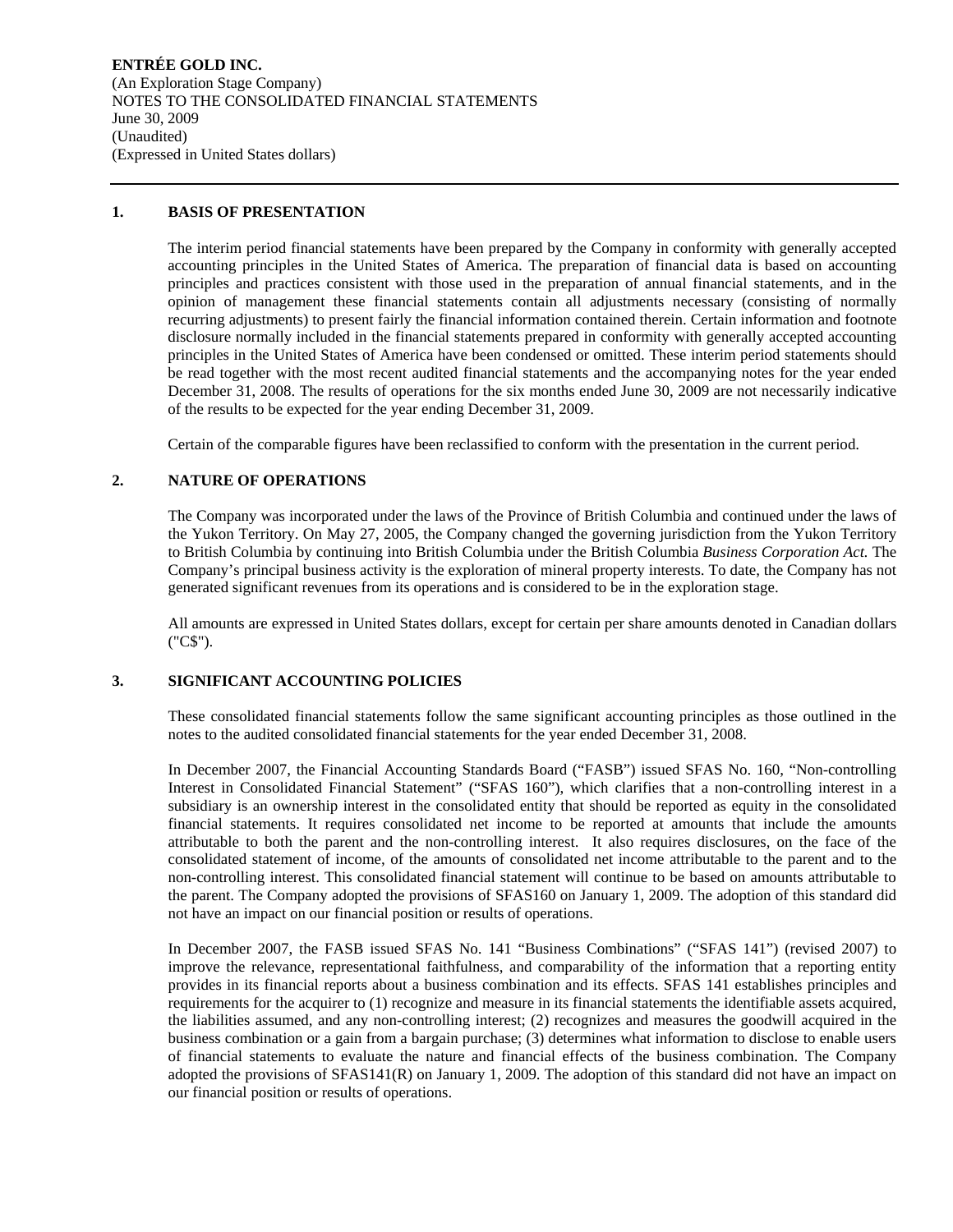**ENTRÉE GOLD INC.**  (An Exploration Stage Company) NOTES TO THE CONSOLIDATED FINANCIAL STATEMENTS June 30, 2009 (Unaudited) (Expressed in United States dollars)

## **4. INVESTMENTS**

### *Asset Backed Commercial Paper*

The Company owns Asset Backed Notes ('AB Notes') with a face value of C\$4,013,365. These Notes were issued in replacement of Third Party Asset Backed Commercial Paper ('ABCP') formerly held by the Company. When this ABCP matured but was not redeemed in 2007, it became the subject of a restructuring process overseen by the Pan Canadian Investor Committee. The restructuring was concluded on January 21, 2009 when the ABCP was replaced with long term asset backed securities - the AB Notes. The Company has designated the notes as "available-for-sale" and the notes are recorded at fair value.

Using publicly available information received from the Pan Canadian Investor Committee as well as Ernst & Young, the court appointed monitor of the restructuring, and Blackrock, the asset administrator, the Company determined the key characteristics of each class of AB Notes it received: par value; credit rating; interest rate and projected interest payments; and maturity date. The Company then engaged an ABCP expert to help estimate the return that a prospective investor would require for each class of AB Notes (Required Yield). Lastly, it calculated the net present value of the cash flows for each class of AB Notes using the Required Yield as the discount factor.

The table below summarizes the Company's valuation.

| Restructuring categories         | C\$ thousands |                          |                           |
|----------------------------------|---------------|--------------------------|---------------------------|
|                                  | Face value    | <b>C\$</b> Fair<br>value | Expected<br>maturity date |
| <b>MAV 2 Notes</b>               |               | estimate*                |                           |
| A1 (rated A)                     | 1,966,529     | 1,218,717                | 12/31/2016                |
| $A2$ (rated A)                   | 1,630,461     | 770,074                  | 12/31/2016                |
| B                                | 295,974       | 34,419                   | 12/31/2016                |
| C                                | 120.401       | 4.025                    | 12/31/2016                |
| <b>Total original investment</b> | 4,013,365     | 2,027,235                |                           |

\* - the range of fair values estimated by the Company varied between C\$1.9 million and C\$2.4 million

- the total United States dollars fair value of the investment at June 30, 2009 is \$1,743,858.

Based upon a sensitivity analysis of the assumptions used, the expected yield required by a potential investor remains the most significant assumption included in the fair value estimate. Based on this exercise the Company estimated that as at June 30, 2009 the range of potential values was between C\$1.9 million and C\$2.4 million. There can be no assurance that this estimate will be realized. Subsequent adjustments, which could be material, may be required in future reporting periods.

The fair market value of the AB Notes has been impacted by a number of factors.

There has been an improvement in general corporate credit market conditions over this time period. This decrease in credit risk impacts the intrinsic value of the AB Notes due to a general lowering of default risk – albeit a decline from historically high levels – and a decrease in the likelihood that credit risk limits built into the AB Notes will be exceeded (specifically, the spread-based margin triggers). Accordingly, the required yield on the AB Notes has been somewhat reduced to reflect easing in the credit markets.

A second factor is the simple passage of time. As with all debt instruments, the value of these AB Notes will approach par as the date of maturity approaches and assuming they do not default. The reduction in the time-tomaturity is a factor that increases the fair market value of the AB Notes this period.

There is an offsetting factor in the anticipated missed interest payments on the AB Notes. The interest income on the pool of assets underlying the Pooled Notes is variable and mostly based on the prevailing Bankers' Acceptance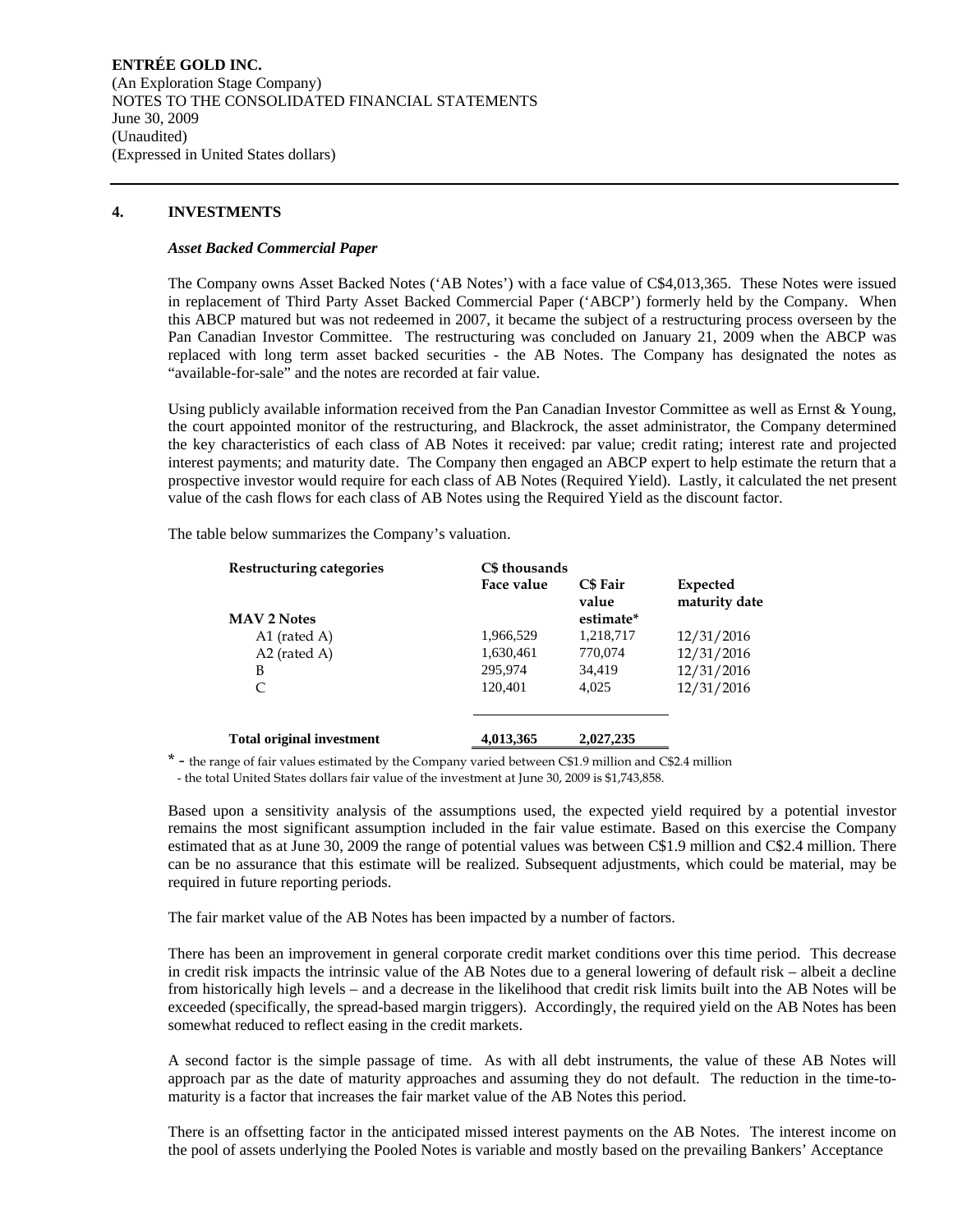## **4. INVESTMENTS** (cont'd…)

## *Asset Backed Commercial Paper* (cont'd…)

rates. This variable income must first pay the fixed expense of the Margin Funding Facility ('MFF') fee before any interest is paid to Noteholders. The MFF lenders are the Canadian banks, some international banks, and the federal government. If there are not enough funds to pay the MFF fee in any given period, then the shortfall accrues and is payable in priority in future periods. There will be no interest payments on the Notes until there is a rise in the prevailing interest rates and only once any accrued MFF fees are repaid. This anticipated near-term lack of income on the Notes has a negative impact on their fair market value.

The net impact of these positive and negative factors was an increase in fair market value in the period. As a result of this analysis, the Company has estimated the fair market value of its AB Notes investment to be \$1,743,858 as at June 30, 2009. Accordingly, the Company has recorded an unrealized gain of \$341,903 in other comprehensive income as separate component of stockholders' equity.

While we believe we have utilized an appropriate methodology to estimate fair value, given the current state and ongoing volatility of global credit markets there can be no assurance that management's estimate of potential recovery as at June 30, 2009 is accurate. Subsequent adjustments, either materially higher or lower, may be required in future reporting periods. Management will continue to seek all avenues to recover the maximum value from the original investments and interest due.

The secondary market for the AB Notes is very illiquid with only a very small number of trades reported that took place at very distressed sales prices. There is little bidding activity and it is difficult to ascertain what potential volume could be transacted at those bids. Investors wishing to sell their AB Notes would have to give up a significant liquidity discount below the intrinsic value of the Notes. It is uncertain if or when a more liquid secondary market for the AB Notes will develop.

# *Equity Method Investment*

The Company has a 20% equity investment in a joint venture with Ivanhoe Mines Ltd. (Note 6). At June 30, 2009, the Company's investment in the joint venture is \$Nil. The Company's share of the loss of the joint venture is \$22,454 for the six months ended June 30, 2009 (June 30, 2008, \$Nil).

# **5. EQUIPMENT**

|                                                           |                               | June 30, 2009                 |   |                               | December 31, 2008 |                                     |    |                               |                   |                               |  |
|-----------------------------------------------------------|-------------------------------|-------------------------------|---|-------------------------------|-------------------|-------------------------------------|----|-------------------------------|-------------------|-------------------------------|--|
|                                                           | Cost                          | Accumulated<br>Depreciation   |   | Net Book<br>Value             |                   | Accumulated<br>Depreciation<br>Cost |    |                               | Net Book<br>Value |                               |  |
| Office equipment                                          | \$<br>97,278                  | \$<br>41,678                  | S | 55,600                        | -S                | 89,886                              | S  | 46,819                        | \$                | 43,067                        |  |
| Computer equipment<br>Field equipment<br><b>Buildings</b> | 392,005<br>424,424<br>375,186 | 208,389<br>175,806<br>197,189 |   | 183,616<br>248,618<br>177,997 |                   | 340,917<br>402,902<br>356,160       |    | 167,852<br>133,449<br>169,621 |                   | 173,065<br>269,453<br>186,539 |  |
|                                                           | \$1,288,893                   | \$<br>623,062                 |   | \$665,831                     |                   | \$1,189,865                         | \$ | 517,741                       | \$.               | 672,124                       |  |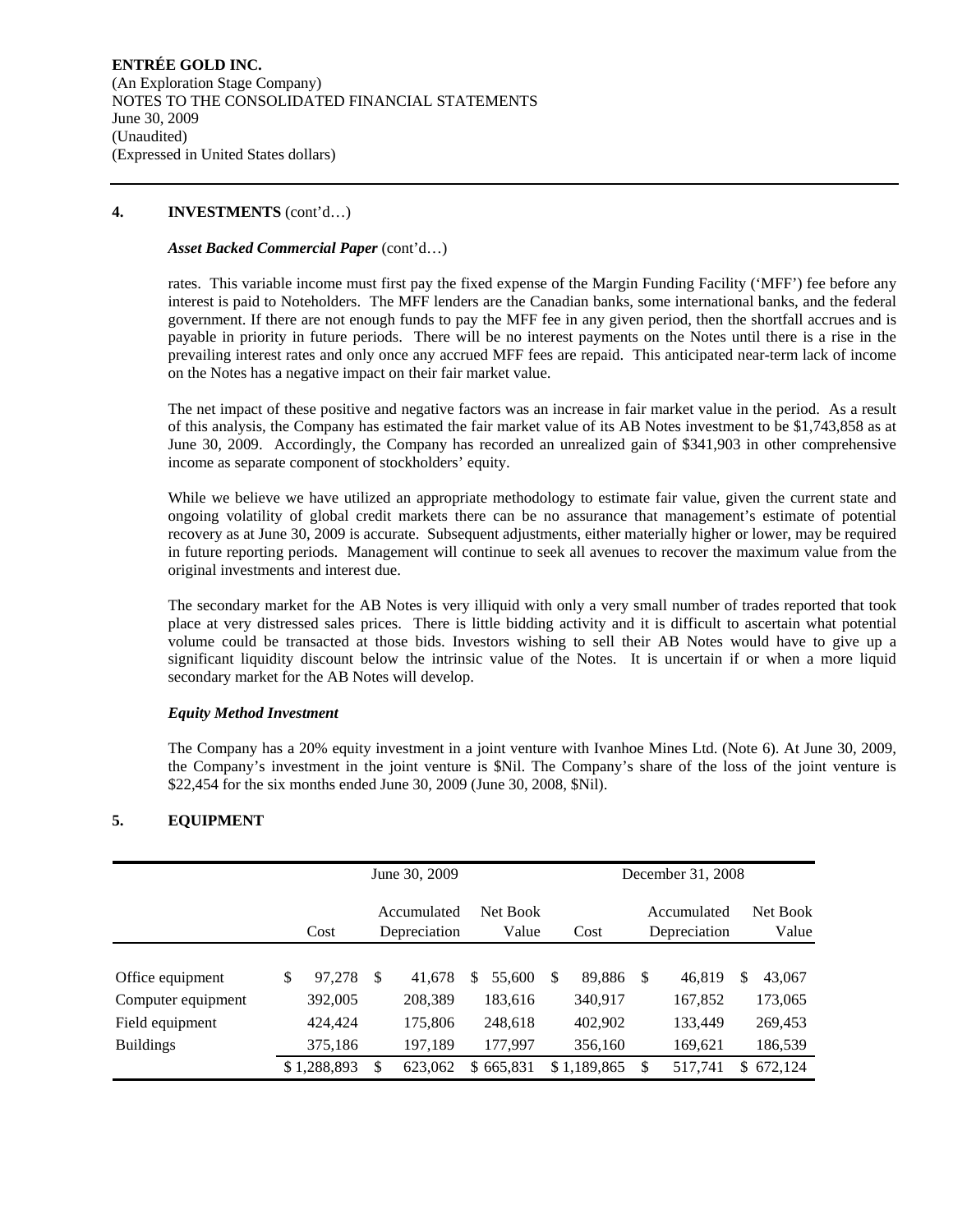## **6. MINERAL PROPERTY INTERESTS**

Title to mineral property interests involves certain inherent risks due to the difficulties of determining the validity of certain claims as well as the potential for problems arising from the frequently ambiguous conveyancing history characteristic of many mineral property interests. The Company has investigated title to its mineral property interests and, to the best of its knowledge, title to the mineral property interests are in good standing. A portion of the Shivee Tolgoi license and the Javhlant licenses are subject to the joint venture with Ivanhoe Mines Ltd.

### **Lookout Hill**

Each of our exploration licences was granted by the Mineral Resources and Petroleum Authority of Mongolia, issued initially for a three-year term with a right of renewal for two more years, and a further right of renewal for two years, making a total of seven years. Mongolian Mineral Law was amended in July 2006. Consequently, our licences were extended with final expiry in March and April 2010, unless previously converted to mining licences.

Two of the three licences that comprise Lookout Hill were issued April 3, 2001 and expire in April 2010. The third Lookout Hill licence was issued on March 30, 2001, and expires in March 2010. Mongolian exploration licences are maintained in good standing by payment to the Mineral Resources and Petroleum Authority of Mongolia of set annual fees escalating from \$0.05 to \$1.50 per hectare over the course of the mineral tenure. The total estimated annual fees in order to maintain the licences in good standing is approximately \$280,000.

The Company entered into an arm's-length Equity Participation and Earn-In Agreement (the "Earn-In Agreement") in October 2004 with Ivanhoe Mines Ltd. This agreement was subsequently assigned to a subsidiary of Ivanhoe Mines Ltd., Ivanhoe Mines Mongolia Inc. XXK, (collectively, "Ivanhoe Mines"). The Earn-in Agreement provided that Ivanhoe Mines would have the right, subject to certain conditions outlined in the Earn-in Agreement, to earn a participating interest in mineral exploration and, if warranted, development and mining project on a portion of the Lookout Hill property (the "Project Property").

As of June 30, 2008, Ivanhoe Mines had expended a total of \$35 million on exploration on the Project Property and in accordance with the Earn-In Agreement, the Company and Ivanhoe Mines formed a joint venture on terms annexed to the Earn-In Agreement.

As of June 30, 2009, the joint venture had expended approximately \$1.9 million (December 31, 2008 - \$1.9 million) in mineral property interests to advance the project. Under the terms of the Earn-in Agreement, Ivanhoe Mines advanced to the Company the required cash participation amount charging interest at prime plus 2% (Note 7).

### **Manlai**

The Manlai licence was issued March 9, 2001 and renewed in March 2006 to March 2008. Subsequent to December 31, 2007 and pursuant to Mongolian Minerals Law, we extended our licences for final expiry in March 2010, unless converted before this date to a mining licence. The total estimated annual fees in order to maintain the licence in good standing is approximately \$10,000.

### **Lordsburg**

The Lordsburg project is one of the targets advanced under the 2007 Empirical agreement. The Company determined that based on favourable preliminary results this project warranted further exploration.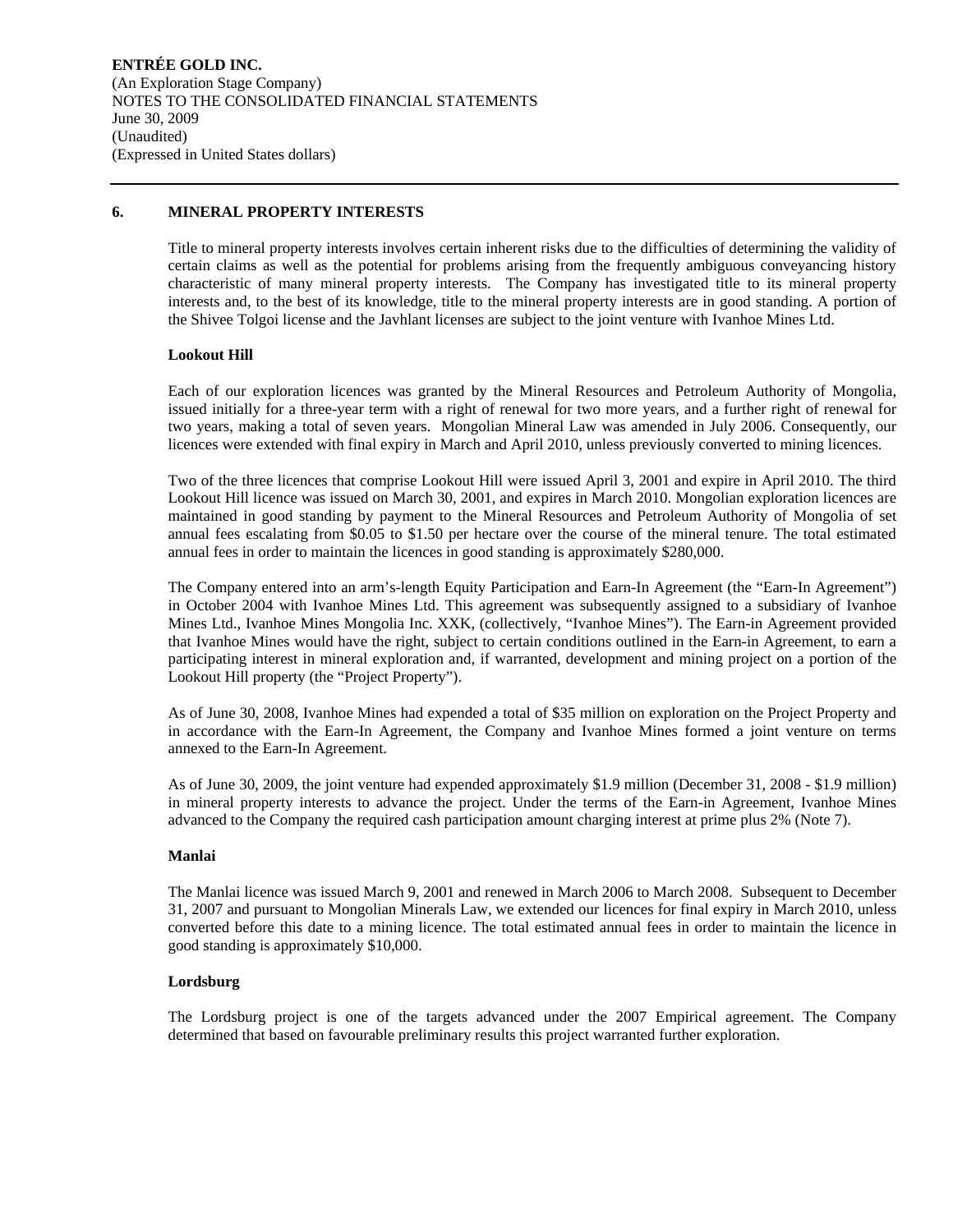## **6. MINERAL PROPERTY INTERESTS** (cont'd…)

## **Empirical**

In July 2007, the Company entered into an agreement with Empirical Discovery, LLC ("Empirical") to explore for and develop certain mineral targets in southeastern Arizona and adjoining southwestern New Mexico. Under the terms of the agreement, the Company has the option to acquire an 80% interest in any of the properties by incurring exploration expenditures totalling a minimum of \$1.9 million and issuing 300,000 shares within 5 years of acceptance of the agreement. If the Company exercises its option, Empirical may elect within 90 days to retain a 20% participating interest or convert to a 2% NSR (net smelter return) royalty, half of which may be purchased for \$2 million. Per the terms of the agreement, the Company issued 15,000 shares in August 2007, 20,000 shares in August 2008, and 35,000 shares in August 2009 (Note 14).

## **Bisbee**

In January 2008, the Company entered into a second agreement with Empirical whereby the Company has the option to acquire an 80% interest in any of the properties by incurring exploration expenditures totaling a minimum of \$1.9 million and issuing 150,000 shares within 5 years of the anniversary of TSX acceptance of the agreement (February 13, 2008). If the Company exercises its option, Empirical may elect within 90 days to retain a 20% participating interest or convert to a 2% NSR royalty, half of which may be purchased for \$2 million. Upon entering this agreement, the Company issued 10,000 to Empirical as per the terms of the agreement. In February 2009, a further 20,000 shares were issued to Empirical as per the terms of the agreement.

#### **Huaixi**

In November 2007, the Company entered into an agreement with the Zhejiang No. 11 Geological Brigade to explore for copper within three prospective contiguous exploration licences in Pingyang County, Zhejiang Province, People's Republic of China. The Company has agreed to spend \$3 million to fund exploration activities on the licences over a four year period in order to earn a 78% interest with Zhejiang No. 11 Geological Brigade holding a 22% interest.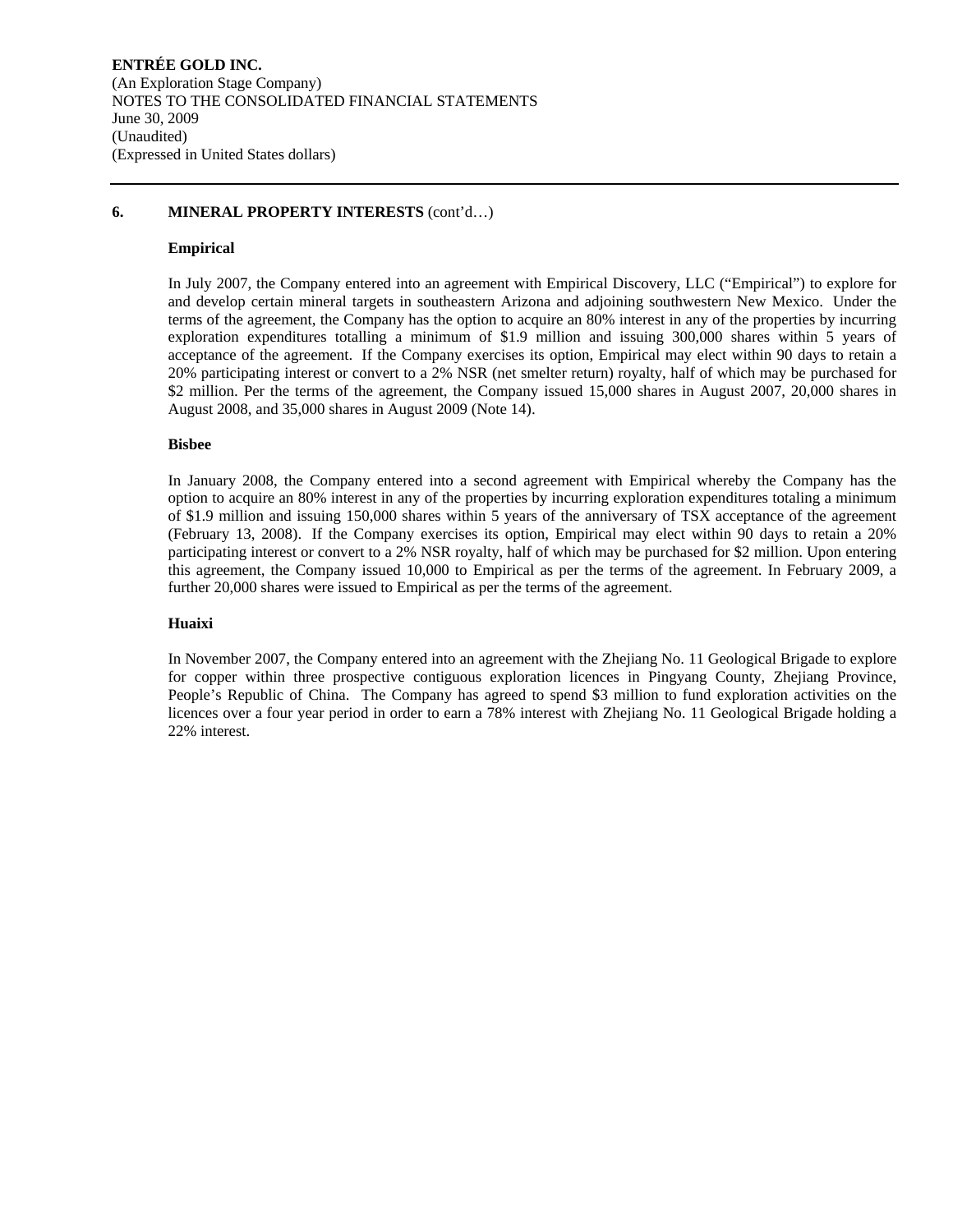# **6. MINERAL PROPERTY INTERESTS** (cont'd…)

Mineral property interest costs incurred are summarized as follows:

|                                | Three Months<br>Ended<br>June 30,<br>2009 | Three Months<br>Ended<br>June 30,<br>2008 | Six Months<br>Ended<br>June 30,<br>2009 |               | Six Months<br>Ended<br>June 30,<br>2008 |   | Inception<br>$(July 19, 1995) -$<br>June 30,<br>2009 |
|--------------------------------|-------------------------------------------|-------------------------------------------|-----------------------------------------|---------------|-----------------------------------------|---|------------------------------------------------------|
| <b>MONGOLIA</b>                |                                           |                                           |                                         |               |                                         |   |                                                      |
| <b>Lookout Hill:</b>           |                                           |                                           |                                         |               |                                         |   |                                                      |
| Property payments &            |                                           |                                           |                                         |               |                                         |   |                                                      |
| claim maintenance              | \$<br>43,677                              | \$<br>67,344                              | 113,149<br>S                            | <sup>\$</sup> | 131,551                                 | S | 10,910,660                                           |
| Assaying, testing and analysis | 264,733                                   | 1,256                                     | 244,030                                 |               | 11,028                                  |   | 1,897,030                                            |
| Camp and field supplies        | 259,373                                   | 187,100                                   | 409,995                                 |               | 230,590                                 |   | 5,064,570                                            |
| Drilling                       | 671,822                                   |                                           | 1,121,394                               |               |                                         |   | 9,441,494                                            |
| Geological and geophysical     | 491,889                                   | 563,700                                   | 856,476                                 |               | 679,243                                 |   | 8,682,373                                            |
| Travel and accommodation       | 56,446                                    | 74,934                                    | 116,306                                 |               | 82,851                                  |   | 1,122,612                                            |
| Project administration         | 83,349                                    | 205,018                                   | 261,924                                 |               | 284,801                                 |   | 797,157                                              |
|                                | 1,871,289                                 | 1,099,352                                 | 3,123,274                               |               | 1,420,064                               |   | 37,915,896                                           |
| <b>Manlai:</b>                 |                                           |                                           |                                         |               |                                         |   |                                                      |
| Property payments &            |                                           |                                           |                                         |               |                                         |   |                                                      |
| claim maintenance              | 234                                       | 2,582                                     | 2,841                                   |               | 5,062                                   |   | 45,844                                               |
| Assaying, testing and analysis |                                           |                                           |                                         |               |                                         |   | 218,898                                              |
| Camp and field supplies        | 1,456                                     | 1,817                                     | 5,369                                   |               | 4,195                                   |   | 1,265,907                                            |
| Drilling                       |                                           |                                           |                                         |               | $\overline{a}$                          |   | 1,369,785                                            |
| Geological and geophysical     |                                           | 435                                       |                                         |               | 435                                     |   | 1,302,311                                            |
| Travel and accommodation       |                                           |                                           |                                         |               |                                         |   | 94,890                                               |
|                                | 1,690                                     | 4,834                                     | 8,210                                   |               | 9,692                                   |   | 4,297,635                                            |
| <b>USA</b>                     |                                           |                                           |                                         |               |                                         |   |                                                      |
| Lordsburg:                     |                                           |                                           |                                         |               |                                         |   |                                                      |
| Property payments &            |                                           |                                           |                                         |               |                                         |   |                                                      |
| claim maintenance              | 891                                       |                                           | 19,990                                  |               |                                         |   | 85,705                                               |
| Assaying, testing and analysis | 22,313                                    |                                           | 41,792                                  |               |                                         |   | 86,984                                               |
| Drilling                       | 312,513                                   |                                           | 574,980                                 |               |                                         |   | 1,237,366                                            |
| Geological and geophysical     | 73,955                                    | 11,856                                    | 207,423                                 |               | 11,856                                  |   | 519,816                                              |
| Camp and field supplies        | 34,971                                    |                                           | 59,948                                  |               |                                         |   | 79,795                                               |
| Travel and accommodation       | 24,305                                    |                                           | 49,326                                  |               |                                         |   | 111,791                                              |
|                                | 468,948                                   | 11,856                                    | 953,459                                 |               | 11,856                                  |   | 2,121,457                                            |

- continued-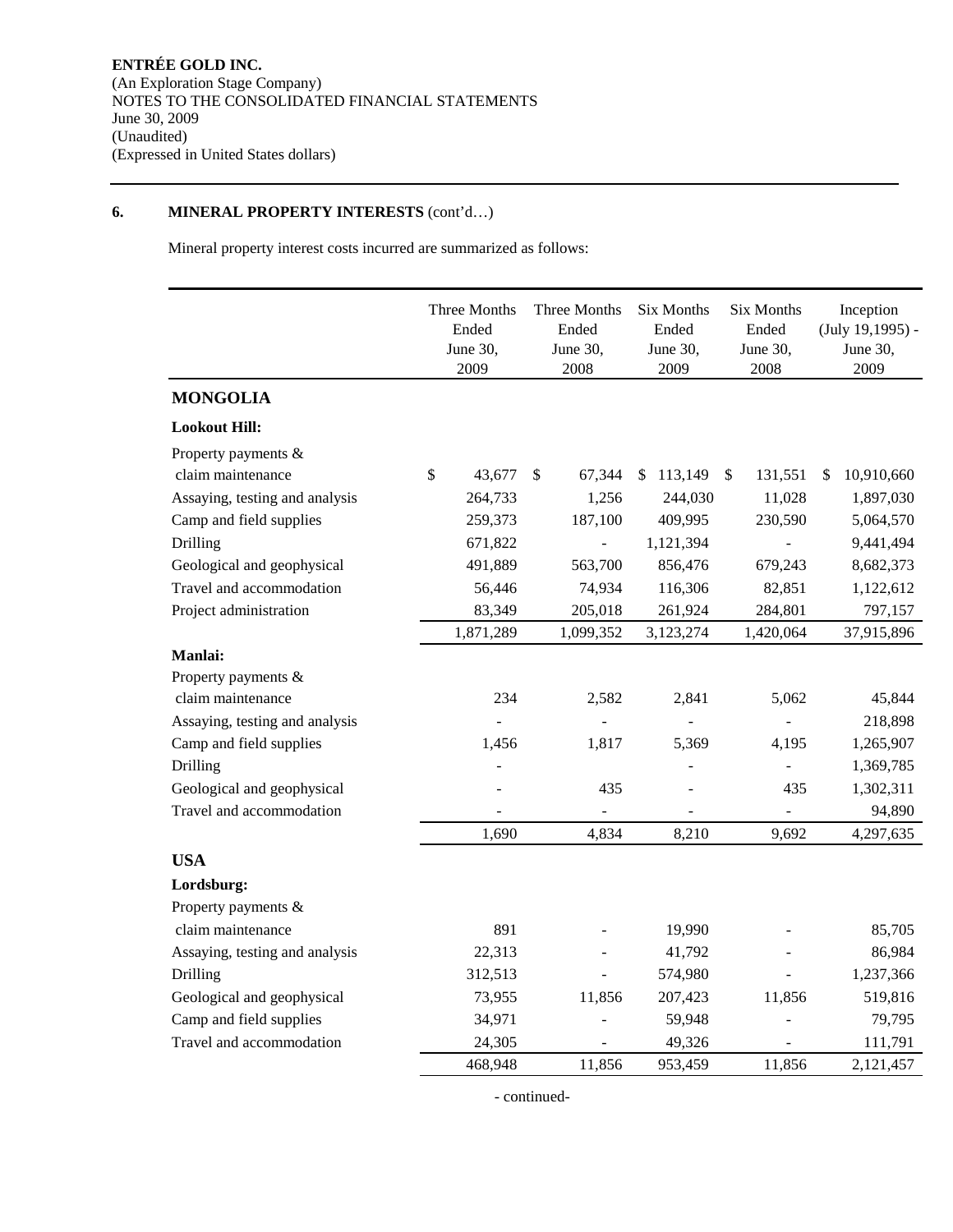# **6. MINERAL PROPERTY INTERESTS** (cont'd…)

|                                           | Three Months<br>Ended<br>June 30,<br>2009 | Three Months<br>Ended<br>June 30,<br>2008 | <b>Six Months</b><br>Ended<br>June 30,<br>2009 | <b>Six Months</b><br>Ended<br>June 30,<br>2008 | Inception<br>$(July 19, 1995) -$<br>June 30,<br>2009 |
|-------------------------------------------|-------------------------------------------|-------------------------------------------|------------------------------------------------|------------------------------------------------|------------------------------------------------------|
| USA (cont'd)                              |                                           |                                           |                                                |                                                |                                                      |
| <b>Empirical:</b><br>Property payments &  |                                           |                                           |                                                |                                                |                                                      |
| claim maintenance                         | 9,886                                     | 111,967                                   | 12,286                                         | 307,729                                        | 455,837                                              |
| Assaying, testing and analysis            |                                           | 42,558                                    | $\mathbf{0}$                                   | 58,769                                         | 81,976                                               |
| Camp and field supplies                   | 5,375                                     | 23,867                                    | 7,236                                          | 59,003                                         | 80,653                                               |
| Geological and geophysical                | 54,561                                    | 475,716                                   | 73,489                                         | 652,444                                        | 845,187                                              |
| Travel and accommodation                  | 6,215                                     | 44,727                                    | 11,504                                         | 92,782                                         | 103,789                                              |
|                                           | 76,037                                    | 698,835                                   | 104,515                                        | 1,170,727                                      | 1,567,442                                            |
| <b>Bisbee:</b>                            |                                           |                                           |                                                |                                                |                                                      |
| Property payments &                       |                                           |                                           |                                                |                                                |                                                      |
| claim maintenance                         | 1,050                                     | 73,381                                    | 23,564                                         | 128,225                                        | 167,022                                              |
| Camp and field supplies                   | 369                                       | 788                                       | 7,427                                          | 1,104                                          | 8,612                                                |
| Geological and geophysical                | 8,917                                     | 24,551                                    | 51,784                                         | 37,745                                         | 98,977                                               |
| Travel and accommodation                  | 27                                        | 693                                       | 27                                             | 1,299                                          | 2,066                                                |
|                                           | 10,363                                    | 99,413                                    | 82,802                                         | 168,373                                        | 276,677                                              |
| <b>CHINA</b>                              |                                           |                                           |                                                |                                                |                                                      |
| Huaixi:                                   |                                           |                                           |                                                |                                                |                                                      |
| Assaying, testing and analysis            | 953                                       | 1,854                                     | 8,592                                          | 1,854                                          | 45,347                                               |
| Camp and field supplies                   | 150,408                                   | 2,513                                     | 184,828                                        | 2,513                                          | 280,610                                              |
| Geological and geophysical                | 52,256                                    | 24,141                                    | 104,787                                        | 49,843                                         | 221,704                                              |
| Travel and accommodation                  | 8,418                                     | 10,065                                    | 11,960                                         | 11,476                                         | 27,917                                               |
| Project administration                    | 75,881                                    | 64,818                                    | 124,767                                        | 124,041                                        | 485,681                                              |
|                                           | 287,916                                   | 103,391                                   | 434,934                                        | 189,727                                        | 1,061,259                                            |
| <b>OTHER</b>                              |                                           |                                           |                                                |                                                |                                                      |
|                                           | 124,611                                   | 95,167                                    | 149,257                                        | 144,739                                        | 2,479,708                                            |
| <b>Total Mineral Properties Interests</b> | \$<br>2,840,854                           | \$<br>2,112,848                           | \$4,856,451                                    | 3,115,178<br>\$                                | \$<br>49,720,074                                     |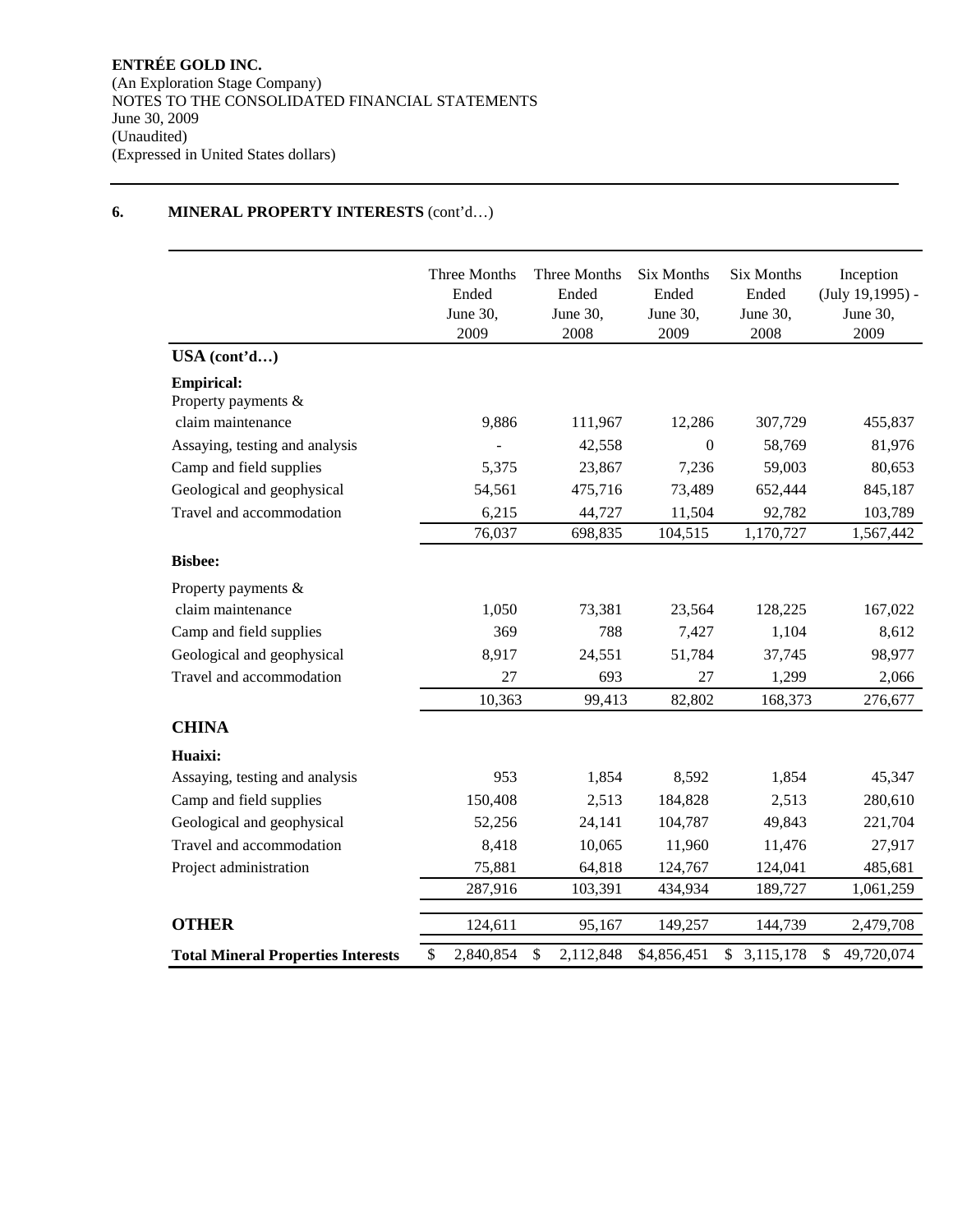**ENTRÉE GOLD INC.**  (An Exploration Stage Company) NOTES TO THE CONSOLIDATED FINANCIAL STATEMENTS June 30, 2009 (Unaudited) (Expressed in United States dollars)

## **7. LOANS PAYABLE**

Under the terms of the Earn-In Agreement (Note 6), Ivanhoe Mines will contribute funds to approved joint venture programs and budgets on the Company's behalf. Interest on each loan advance shall accrue at an annual rate equal to Ivanhoe Mines' actual cost of capital or the prime rate of the Royal Bank of Canada, plus two percent (2%) per annum, whichever is less, as at the date of the advance. The loans will be repayable by the Company monthly from ninety percent (90%) of the Company's share of available cash flow from the joint venture. In the absence of available cash flow, the loans will not be repayable. The loans are unsecured and the Company will use the proceeds of the loans only to meet its obligations under the joint venture. The loans are not expected to be repaid within one year.

## **8. COMMON STOCK**

## **Share issuances**

In February 2009, the Company issued 20,000 shares at a fair value of \$22,515 to Empirical pursuant to the January 2008 Bisbee mineral property option agreement (Note 6).

During the quarter ended June 30, 2009, the Company issued 50,000 common shares for cash proceeds of \$49,266 on the exercise of stock options. The fair value recorded when the options were granted of \$44,187 has been transferred from additional paid–in capital to common stock on the exercise of the options

#### **Stock options**

The Company has adopted a stock option plan (the "Plan") to grant options to directors, officers, employees and consultants. Under the Plan, as amended in May 2008, the Company may grant options to acquire up to 12,200,000 common shares of the Company. Options granted can have a term up to ten years and an exercise price typically not less than the Company's closing stock price at the date of grant.

The Company uses the Black-Scholes option pricing model to determine the fair value of stock options granted. In accordance with SFAS No. 123R for employees, the compensation expense is amortized on a straight-line basis over the requisite service period which approximates the vesting period. Compensation expense for stock options granted to non-employees is recognized over the contract services period or, if none exists, from the date of grant until the options vest. Compensation associated with unvested options granted to non-employees is re-measured on each balance sheet date using the Black-Scholes option pricing model.

The Company uses historical data to estimate option exercise, forfeiture and employee termination within the valuation model. For non-employees, the expected term of the options approximates the full term of the options. The risk-free interest rate is based on a treasury instrument whose term is consistent with the expected term of the stock options. The Company has not paid and does not anticipate paying dividends on its common stock; therefore, the expected dividend yield is assumed to be zero. In addition, SFAS No. 123R requires companies to utilize an estimated forfeiture rate when calculating the expense for the reporting period. Based on the best estimate, management applied the estimated forfeiture rate of Nil in determining the expense recorded in the accompanying Statements of Operations.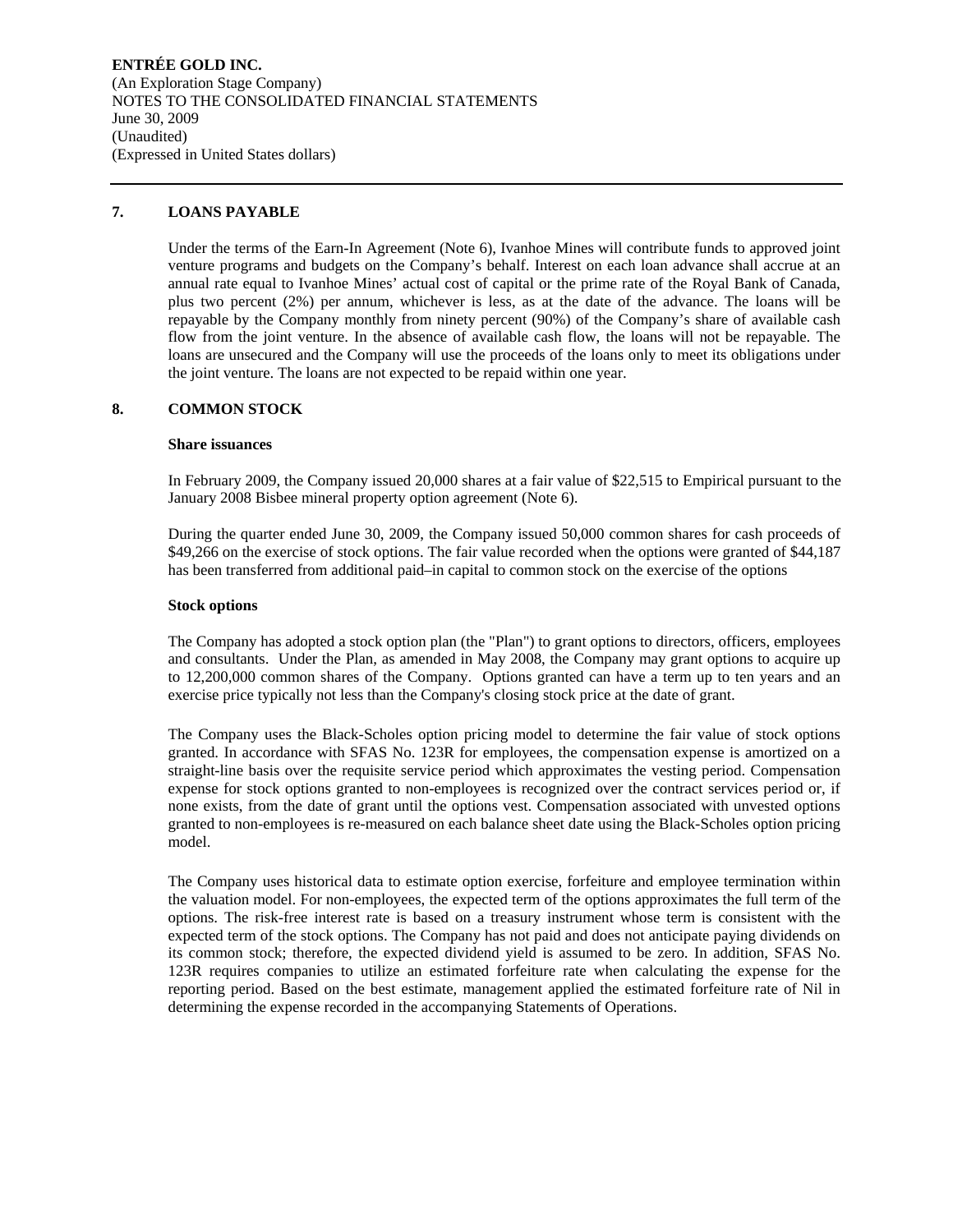# **Stock options** (cont'd…)

Stock option transactions are summarized as follows:

|                              | Number of     | Weighted Average<br><b>Exercise Price</b><br>(C\$) |
|------------------------------|---------------|----------------------------------------------------|
|                              | <b>Shares</b> |                                                    |
| Balance at December 31, 2008 | 10,651,800    | 1.65                                               |
| Granted                      | 1,780,000     | 1.31                                               |
| Expired                      | (530,000)     | 1.24                                               |
| Balance at March 31, 2009    | 11,901,800    | 1.61                                               |
| Exercised                    | (50,000)      | 1.15                                               |
| Expired                      | (28,000)      | 2.16                                               |
| Balance at June 30, 2009     | 11,823,800    | 1.61                                               |

The weighted average fair value per stock option granted during the six months ended June 30, 2009 was C\$0.88 (June 30, 2008 - C\$1.36). The number of stock options exercisable at June 30, 2009 was 11,823,800.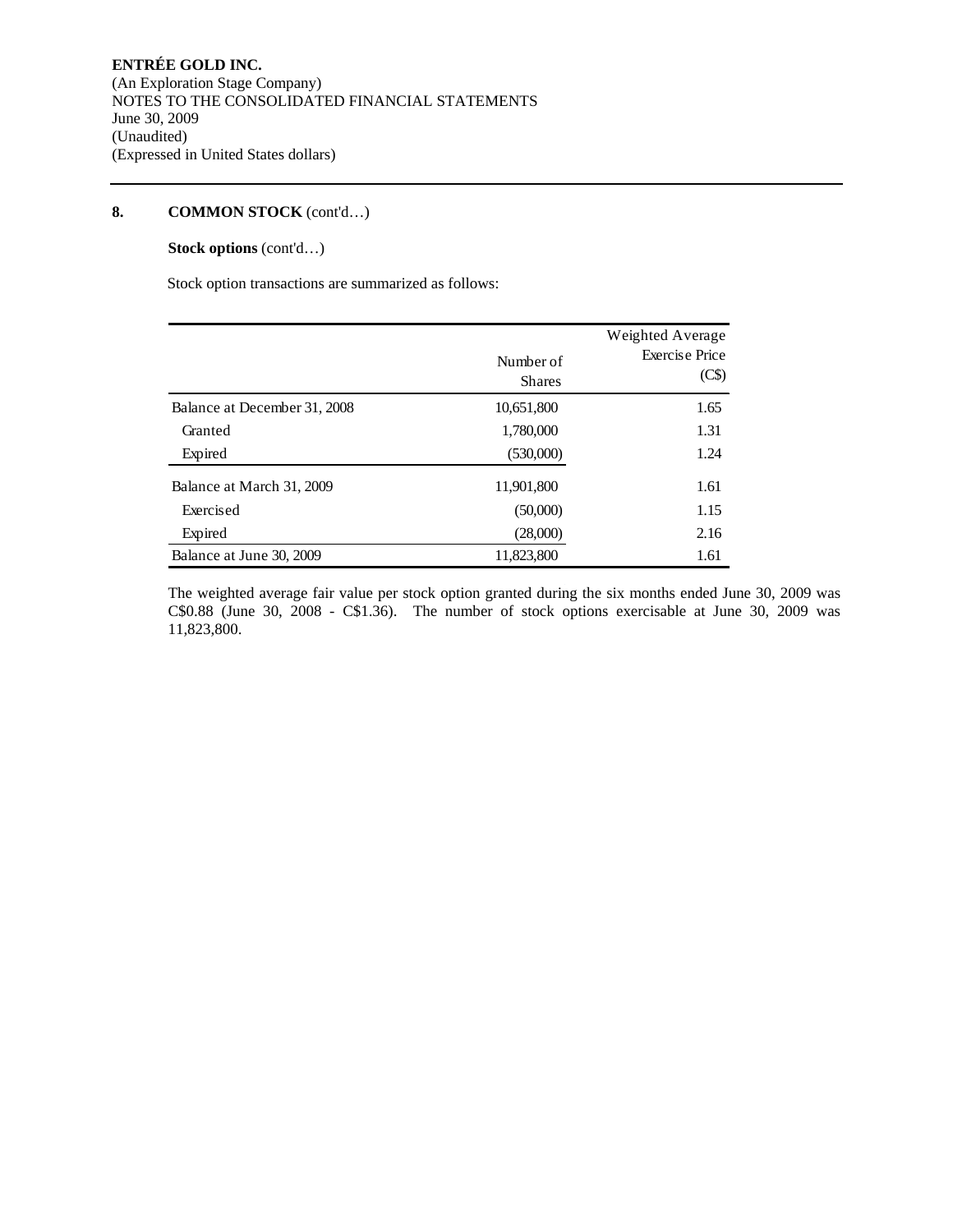# **Stock options** (cont'd…)

At June 30, 2009, the following stock options were outstanding:

| Number of  | Exercise<br>Price | Aggregate<br><b>Intrinsic Value</b> |                    | Number of<br>Options | Aggregate<br><b>Intrinsic Value</b> |
|------------|-------------------|-------------------------------------|--------------------|----------------------|-------------------------------------|
| Shares     | (C\$)             | (C\$)                               | <b>Expiry Date</b> | Exercisable          | (C\$)                               |
|            |                   |                                     |                    |                      |                                     |
| 30,000     | 2.57              |                                     | August 24, 2009    | 30,000               |                                     |
| 100,000    | 3.10              | ÷,                                  | November 1, 2009   | 100,000              |                                     |
| 1,260,000  | 1.15              | 12,600                              | November 12, 2009  | 1,260,000            | 12,600                              |
| 600,000    | 1.25              |                                     | December 17, 2009  | 600,000              |                                     |
| 400,000    | 1.28              | $\overline{\phantom{m}}$            | January 7, 2010    | 400,000              |                                     |
| 75,000     | 1.19              |                                     | March 3, 2010      | 75,000               |                                     |
| 20,000     | 2.00              |                                     | April 3, 2010      | 20,000               |                                     |
| 63,000     | 1.48              | $\overline{\phantom{a}}$            | May 24, 2010       | 63,000               |                                     |
| 2,080,000  | 1.75              | $\overline{\phantom{a}}$            | June 9, 2010       | 2,080,000            |                                     |
| 25,000     | 1.66              | $\overline{\phantom{a}}$            | August 25, 2010    | 25,000               |                                     |
| 20,000     | 1.85              | $\blacksquare$                      | September 28, 2010 | 20,000               |                                     |
| 125,000    | 1.80              | $\overline{\phantom{a}}$            | January 23, 2011   | 125,000              |                                     |
| 100,000    | 2.20              |                                     | February 8, 2011   | 100,000              |                                     |
| 20,000     | 2.34              | $\overline{a}$                      | March 28, 2011     | 20,000               |                                     |
| 949,300    | 1.32              | $\overline{\phantom{a}}$            | July 10, 2011      | 949,300              |                                     |
| 10,000     | 1.77              | $\overline{\phantom{a}}$            | December 11, 2011  | 10,000               |                                     |
| 50,000     | 1.77              | $\overline{\phantom{a}}$            | January 22, 2012   | 50,000               |                                     |
| 200,000    | 2.16              | $\overline{\phantom{a}}$            | April 5, 2012      | 200,000              |                                     |
| 500,000    | 2.06              |                                     | May 16, 2012       | 500,000              |                                     |
| 479,500    | 2.30              |                                     | May 31, 2012       | 479,500              |                                     |
| 5,000      | 2.58              | $\overline{\phantom{a}}$            | January 9, 2013    | 5,000                |                                     |
| 1,515,000  | 2.00              | $\overline{\phantom{a}}$            | April 3, 2013      | 1,515,000            |                                     |
| 12,500     | 1.55              | $\overline{\phantom{a}}$            | May 21, 2013       | 12,500               |                                     |
| 125,000    | 2.02              | $\overline{\phantom{a}}$            | July 17, 2013      | 125,000              |                                     |
| 1,279,500  | 1.55              |                                     | September 17, 2013 | 1,279,500            |                                     |
| 50,000     | 1.07              | 4,500                               | January 26, 2014   | 50,000               | 4,500                               |
| 1,730,000  | 1.32              |                                     | February 12, 2014  | 1,730,000            |                                     |
| 11,823,800 |                   | 17,100                              |                    | 11,823,800           | 17,100                              |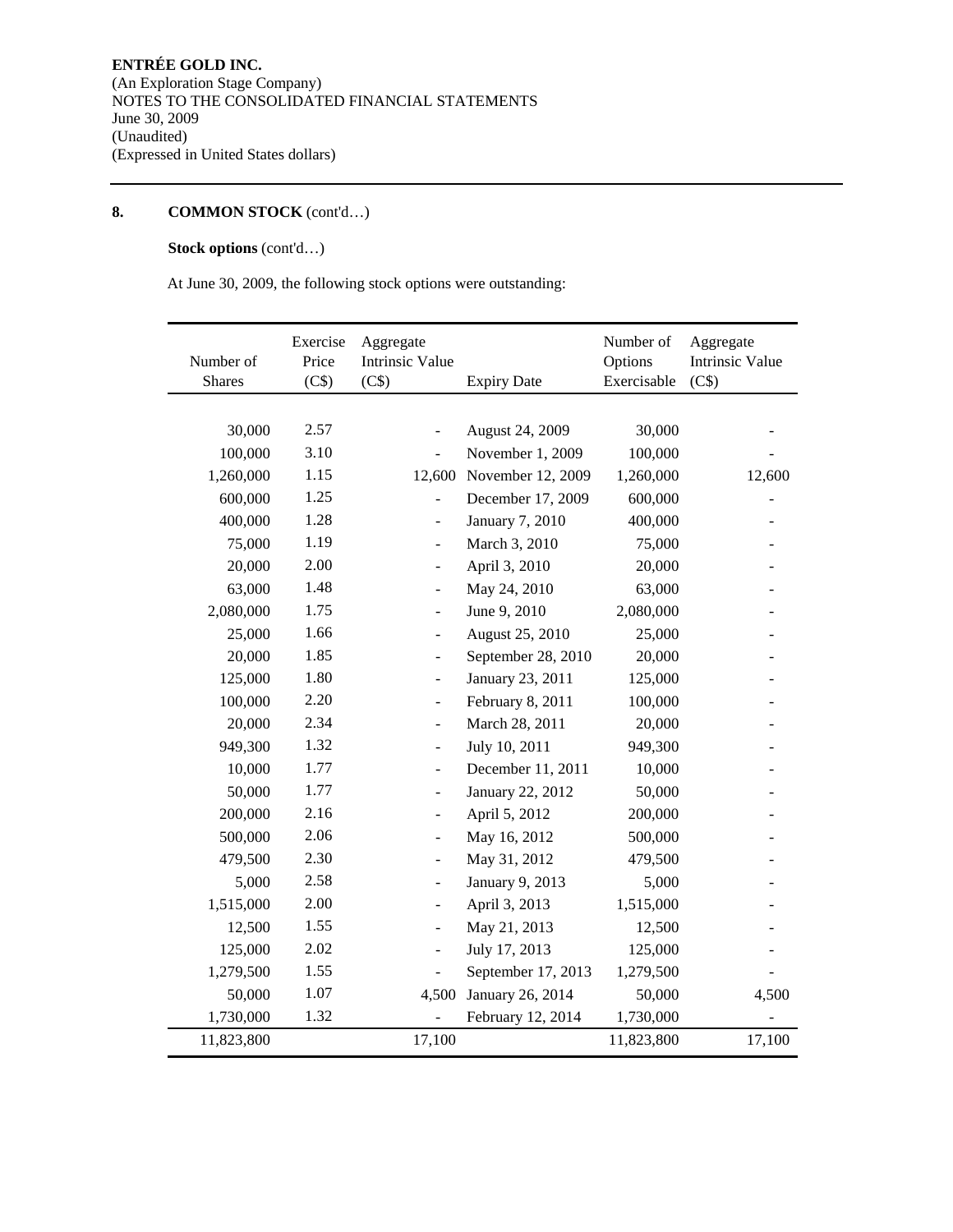## **Stock options** (cont'd…)

The aggregate intrinsic value in the preceding table represents the total intrinsic value, based on the Company's closing stock price of C\$1.16 per share as of June 30, 2009, which would have been received by the option holders had all options holders exercised their options as of that date. The total number of inthe-money options vested and exercisable as of June 30, 2009 was 1,310,100. The total intrinsic value of options exercised during the six months ended June 30, 2009 was \$7,000 (June 30, 2008 -\$Nil).

The following table summarizes information regarding the non-vested stock purchase options outstanding as of June 30, 2009.

|                                         | Number of<br>Options | Weight Average<br>Grant-Date Fair<br>Value (C\$) |
|-----------------------------------------|----------------------|--------------------------------------------------|
| Non-vested options at December 31, 2007 | 433,333              | 1.43                                             |
| Granted                                 |                      |                                                  |
| Vested                                  | (266, 666)           | 1.43                                             |
| Cancellation/forfeited                  |                      |                                                  |
| Non-vested options at December 31, 2008 | 166,667              | 1.43                                             |
| Granted                                 |                      |                                                  |
| Vested                                  |                      |                                                  |
| Cancellation/forfeited                  |                      |                                                  |
| Non-vested options at March 31, 2009    | 166,667              | 1.43                                             |
| Granted                                 |                      |                                                  |
| Vested                                  | (166, 667)           | 1.43                                             |
| Cancellation/forfeited                  |                      |                                                  |
| Non-vested options at June 30, 2009     |                      |                                                  |

### **Stock-based compensation**

The fair value of stock options granted during the six months ended June 30, 2009 was \$1,250,242 (June 30, 2008 - \$2,097,374) which is being recognized over the options vesting periods. Typically, options vest fully upon grant. The stock-based compensation recognized during the six months ended June 30, 2009 was \$1,326,834 (June 30, 2008 - \$2,166,689) which has been recorded in the consolidated statements of operations as follows with corresponding additional paid-in capital recorded in stockholders' equity: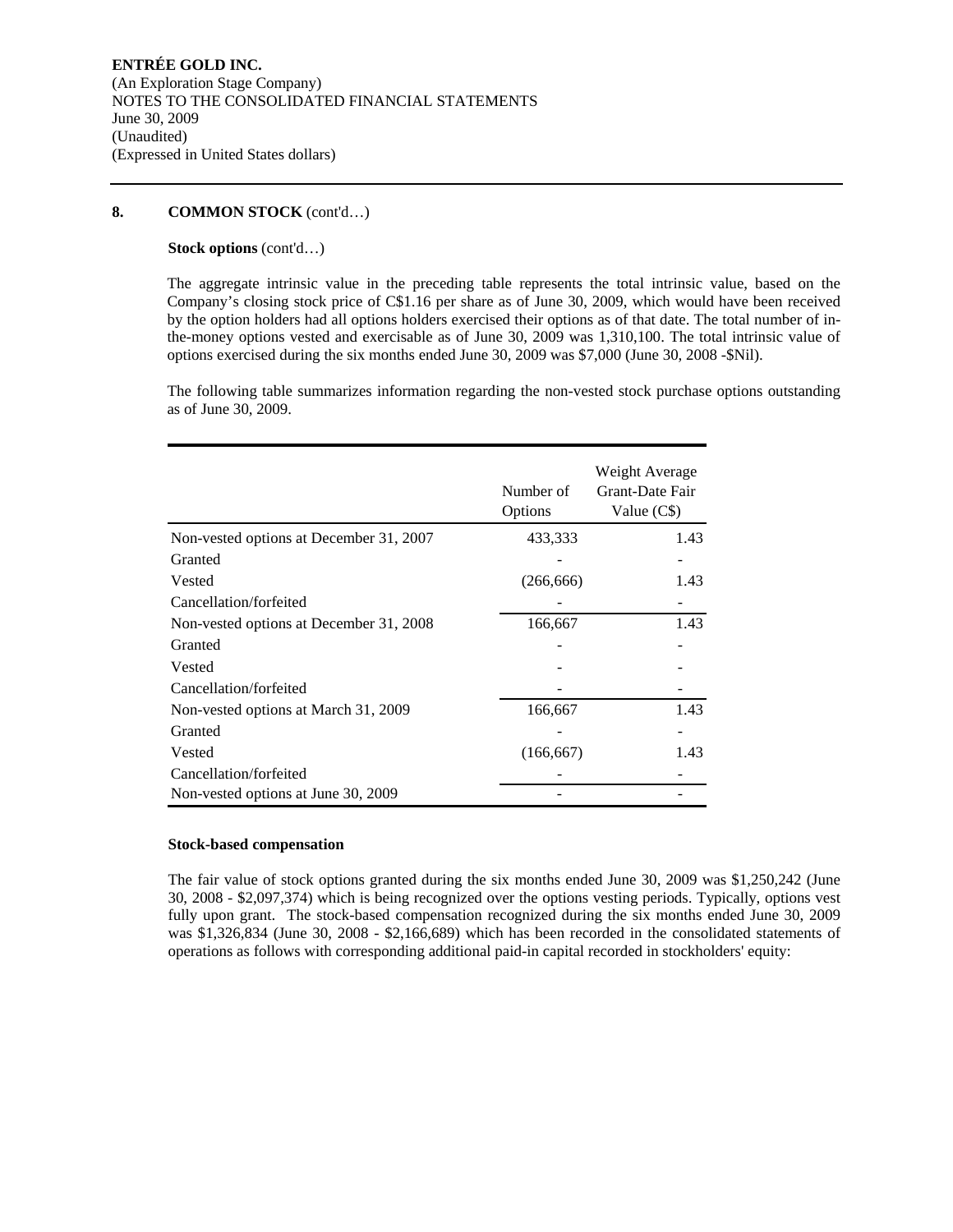**Stock-based compensation** (cont'd…)

|                                | Three Months<br>Ended<br>June 30,<br>2009 | Three Months<br>Ended<br>June 30,<br>2008 | Six Months<br>Ended<br>June $30$ .<br>2009 |    | Six Months<br>Ended<br>June 30,<br>2008 |    | Cumulative to<br>June $30$ .<br>2009 |
|--------------------------------|-------------------------------------------|-------------------------------------------|--------------------------------------------|----|-----------------------------------------|----|--------------------------------------|
| Consulting fees                | \$                                        | 33.894 \$                                 |                                            | \$ | 33,894                                  | S. | 1,794,562                            |
| Legal                          |                                           |                                           |                                            |    |                                         |    | 287.931                              |
| Management fees                | 25.613                                    | 1,430,679                                 | 1,100,902                                  |    | 1,472,221                               |    | 7,200,716                            |
| Mineral property interests     |                                           | 452,303                                   | 160,271                                    |    | 452.303                                 |    | 2,733,684                            |
| Office and administration      |                                           | 176,249                                   | 21.891                                     |    | 185,235                                 |    | 1,939,291                            |
| Stockholder communications and |                                           |                                           |                                            |    |                                         |    |                                      |
| investor relations             |                                           | 23,697                                    | 43,770                                     |    | 23,036                                  |    | 843,848                              |
|                                | \$<br>25.613                              | 2,116,821                                 | \$<br>1.326.834                            | S  | 2.166.689                               |    | \$14,800,033                         |

The following weighted-average assumptions were used for the Black-Scholes valuation of stock options granted:

|                                  | Six Months<br>Ended<br>June 30,<br>2009 | Six Months<br>Ended<br>June 30,<br>2008 |  |
|----------------------------------|-----------------------------------------|-----------------------------------------|--|
| Risk-free interest rate          | 1.95%                                   | 3.53%                                   |  |
| Expected life of options (years) | 5.0                                     | 5.0                                     |  |
| Annualized volatility            | 81%                                     | 85%                                     |  |
| Dividend rate                    | $0.00\%$                                | $0.00\%$                                |  |

# **9. RELATED PARTY TRANSACTIONS**

The Company did not enter into any transactions with related parties during the six months ended June 30, 2009.

The Company entered into the following transactions with related parties during the period ended June 30, 2008:

a) Paid or accrued management fees of \$40,306 to directors and officers of the Company.

These transactions were in the normal course of operations and were measured at the exchange amount which represented the amount of consideration established and agreed to by the related parties.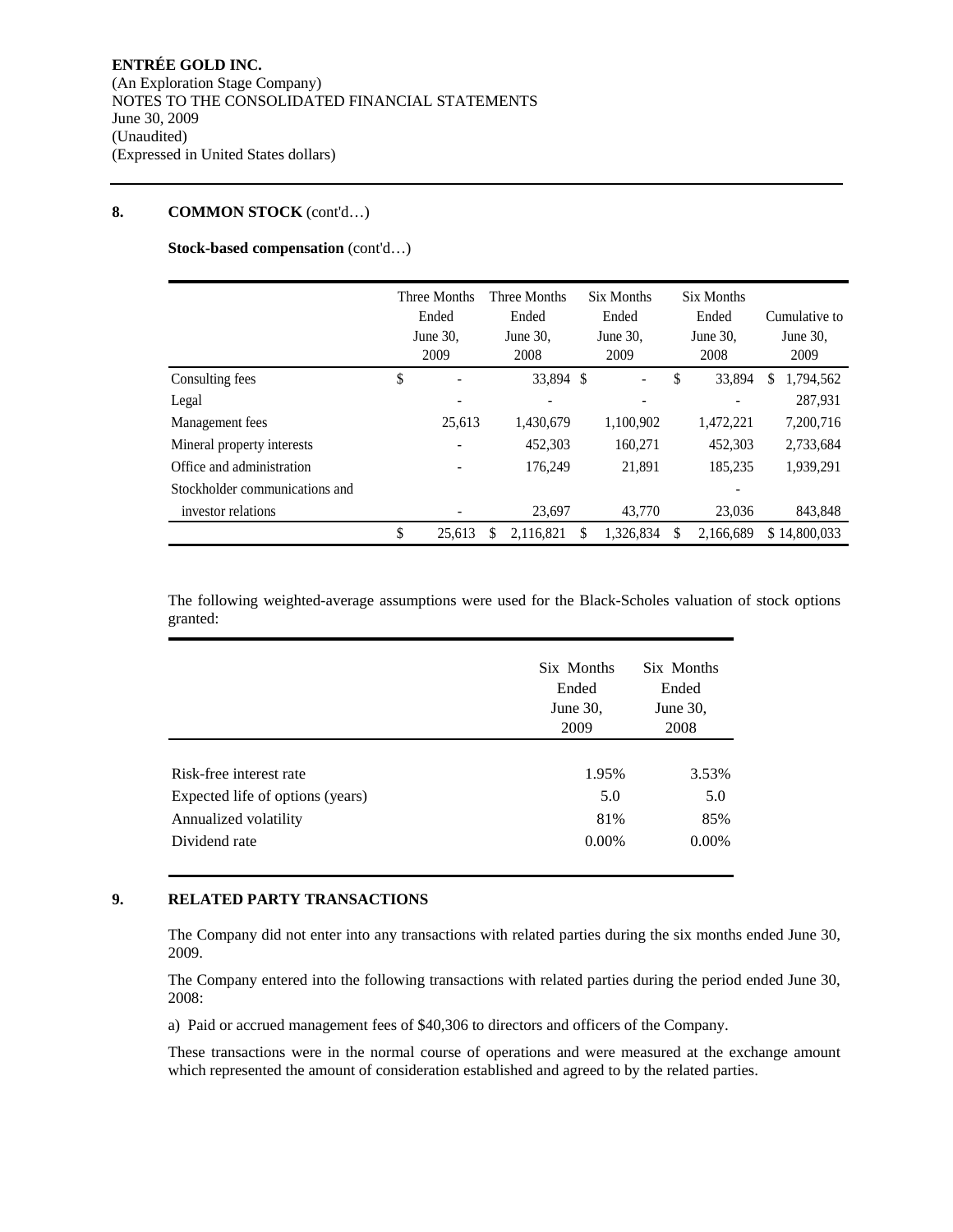## **10. SEGMENT INFORMATION**

The Company operates in one business segment being the exploration of mineral property interests.

Geographic information is as follows:

|                     |              |              | June 30,<br>2009 |               | December 31,<br>2008 |
|---------------------|--------------|--------------|------------------|---------------|----------------------|
| Identifiable assets |              |              |                  |               |                      |
| Canada              |              |              | \$<br>43,516,194 | -S            | 46,880,341           |
| Mongolia            |              |              | 513,029          |               | 540,508              |
| <b>USA</b>          |              |              | 222,969          |               | 217,554              |
| China               |              |              | 244,812          |               | 467,065              |
|                     |              |              | \$<br>44,497,004 | $\mathcal{S}$ | 48, 105, 468         |
|                     |              |              |                  |               |                      |
|                     | Three Months | Three Months | Six Months       | Six Months    |                      |

|                     |    | Three Months         |  | Three Months         |  | Six Months           |  | Six Months        |  |
|---------------------|----|----------------------|--|----------------------|--|----------------------|--|-------------------|--|
|                     |    | Ended<br>June $30$ . |  | Ended<br>June $30$ . |  | Ended<br>June $30$ . |  | Ended<br>June 30, |  |
|                     |    |                      |  |                      |  |                      |  |                   |  |
|                     |    | 2009                 |  | 2008                 |  | 2009                 |  | 2008              |  |
| Loss for the period |    |                      |  |                      |  |                      |  |                   |  |
| Canada              | \$ | $(919,372)$ \$       |  | $(1,878,554)$ \$     |  | $(2,609,660)$ \$     |  | (2,827,890)       |  |
| Mongolia            |    | (1,890,041)          |  | (1,177,320)          |  | (3,188,766)          |  | (1,532,697)       |  |
| <b>USA</b>          |    | (603,711)            |  | (821, 443)           |  | (1,190,470)          |  | (1,369,158)       |  |
| China               |    | (312,708)            |  | (212, 774)           |  | (452, 655)           |  | (338,992)         |  |
|                     | \$ | $(3,725,832)$ \$     |  | $(4,090,091)$ \$     |  | $(7,441,551)$ \$     |  | (6,068,737)       |  |

# **11. FINANCIAL INSTRUMENTS**

The Company's financial instruments consist of cash and cash equivalents, receivables, investments, accounts payable and accrued liabilities and loans payable. Unless otherwise noted, it is management's opinion that the Company is not exposed to significant interest or credit risks arising from these financial instruments. The fair value of these financial instruments approximates their carrying values.

The Company is exposed to currency risk by incurring certain expenditures in currencies other than the Canadian dollar. The Company does not use derivative instruments to reduce this currency risk.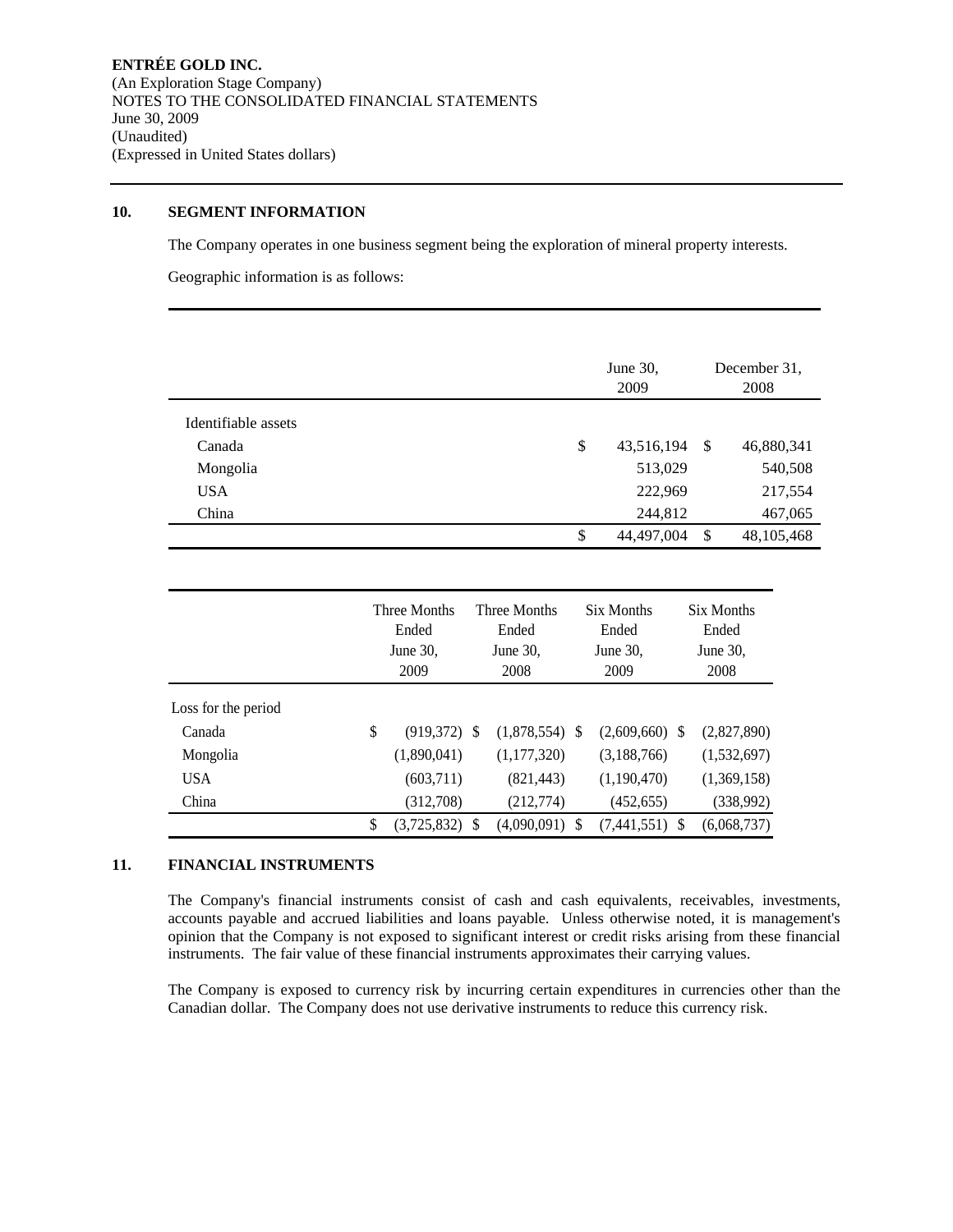# 11. **FINANCIAL INSTRUMENTS** (cont'd...)

The Company adopted SFAS No. 157, Fair Value Measurements, on January 1, 2008. SFAS No. 157 applies to all financial instruments being measured and reported on a fair value basis. In February 2008, the FASB issued a staff position that delays the effective date of SFAS No. 157 for all nonfinancial assets and liabilities except for those recognized or disclosed at least annually. Therefore, the Company has adopted the provision SFAS No. 157 with respect to its financial assets and liabilities only.

SFAS No. 157 defines fair value as the exchange price that would be received for an asset or paid to transfer a liability (an exit price) in the principal or most advantageous market for the asset or liability in an orderly transaction between market participants on the measurement date. SFAS No. 157 also establishes a fair value hierarchy, which requires an entity to maximize the use of observable inputs and minimize the use of unobservable inputs when measuring fair value. The standard describes three levels of inputs that may be used to measure fair value:

Level 1 — Quoted prices that are available in active markets for identical assets or liabilities.

Level 2 —Quoted prices in active markets for similar assets that are observable.

Level 3 — Unobservable inputs that are supported by little or no market activity and that are significant to the fair value of the assets or liabilities.

At June 30, 2009, the Company had one Level 3 financial instrument with a fair value of \$1,743,858. (Note 4)

|                                    | <b>Fair Value Measurements Using Significant</b><br><b>Unobservable Inputs (Level 3)</b> |
|------------------------------------|------------------------------------------------------------------------------------------|
| Beginning Balance, January 1, 2008 | 3,032,751                                                                                |
| Total unrealized losses            | (1,334,160)                                                                              |
| Total foreign exchange (loss)      | (369, 023)                                                                               |
| Ending Balance, December 31, 2008  | 1,329,568                                                                                |
| Total unrealized gain              | 341,903                                                                                  |
| Total foreign exchange gain        | 72,387                                                                                   |
| Ending Balance, June 30, 2009      | \$1,743,858                                                                              |

Effective January 1, 2008, the Company adopted SFAS No. 159, "The Fair Value Option for Financial Assets and Financial Liabilities" which permits entities to choose to measure many financial instruments and certain other items at fair value that are not currently required to be measured at fair value. The Company did not elect to adopt the fair value option under this statement.

# **12. SUPPLEMENTAL DISCLOSURE WITH RESPECT TO CASH FLOWS**

The significant non-cash transactions for the six months ended June 30, 2009 consisted of the issuance of 20,000 common shares (June 30, 2008 – 10,000) in payment of mineral property interests in the amount of \$22,515 (June 31, 2008 - \$20,066) (Note 8).

Cash and cash equivalents consisted of cash of \$1,747,078 (June 30, 2008 - \$1,486,927) and short-term investments of \$39,547,978 (June 30, 2008 - \$60,418,041).